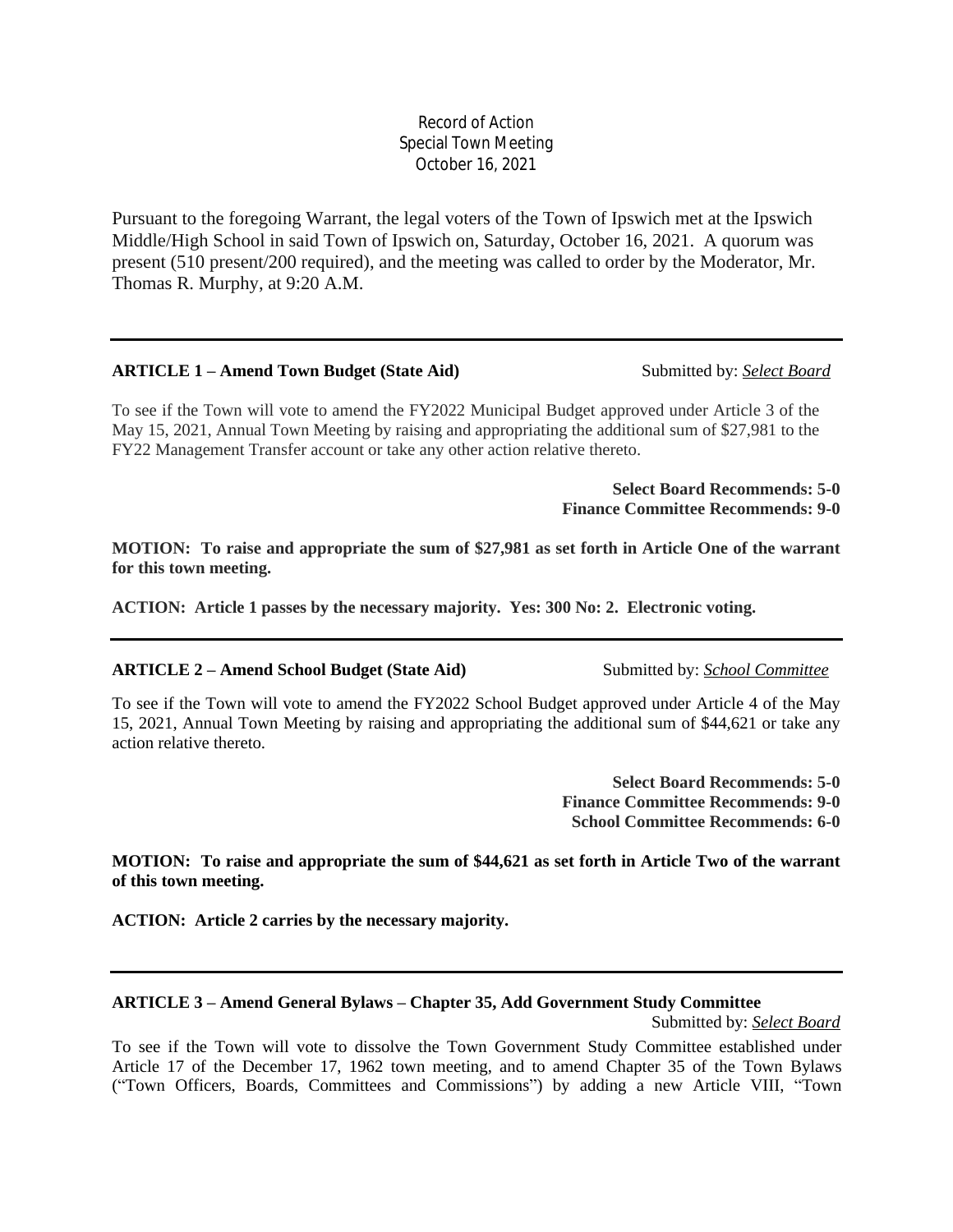Government Study Committee" as set forth below, and by renumbering the existing Articles VIII and IX accordingly, or take any other action relative thereto.

# **ARTICLE V - Town Government Study Committee**

#### § 35-35. **Establishment; membership.**

A Town Government Study Committee shall be constituted and undertake the responsibilities set forth in § 35-36. The Committee shall consist of seven members, including one Select Board member or designee, one Finance Committee member or designee, and one School Committee member or designee, and four at-large members appointed by the Select Board for terms of three years.

#### § 35-36. **Responsibilities**.

A. Decennial Review of Charter and Bylaws. Beginning in the year 2023 and every ten years thereafter, the Committee shall review the structure of Town government as defined by the Town Charter and any applicable special acts and bylaws relating to the structure of Town government. The Committee shall submit any recommendations to the Select Board, after conducting a public hearing thereon, by the end of the calendar year or as soon as practicable. The committee will make a report of prioritized recommendations for appropriate actions to the Annual Town Meeting concerning amendments to the Charter, or such special acts and bylaws, or other recommendations it deems advisable.

B. Referral. The Committee may also be convened for the purpose of making recommendations or reports on such matters pertaining to the Charter or the structure of Town government as may be referred to it by the Town Meeting or by the Select Board.

#### § 35-37. **Quorum.**

A quorum of the Town Government Study Committee shall consist of no fewer than four members. A recommendation of the Town Government Study Committee to the Town Meeting or the Select Board shall require the affirmative vote of at least four members.

*Summary: This article recognizes the Government Study Committee in the General Bylaws and sets parameters for membership and guidelines for charter and bylaw review and how often is should be accomplished. The Government Study Committee is a valuable group in town and adding them to the General Bylaws will clearly define their mission and committee makeup.* 

> **Select Board Recommends: 5-0 Finance Committee Recommends: 5-3 School Committee Recommends: 4-1**

MOTION: To refer all action under Article 3 to an *ad hoc* committee of six people: one member of **the Select Board; one member of the Finance Committee; two at-large citizens with municipal governance experience, one to be appointed by Town Manager and the other by Town Moderator; and two current Government Study Committee members. The committee shall propose how to reform the Government Study Committee in an article at the 2022 Annual Town Meeting.**

**ACTION: Article 3 carries by the necessary majority.**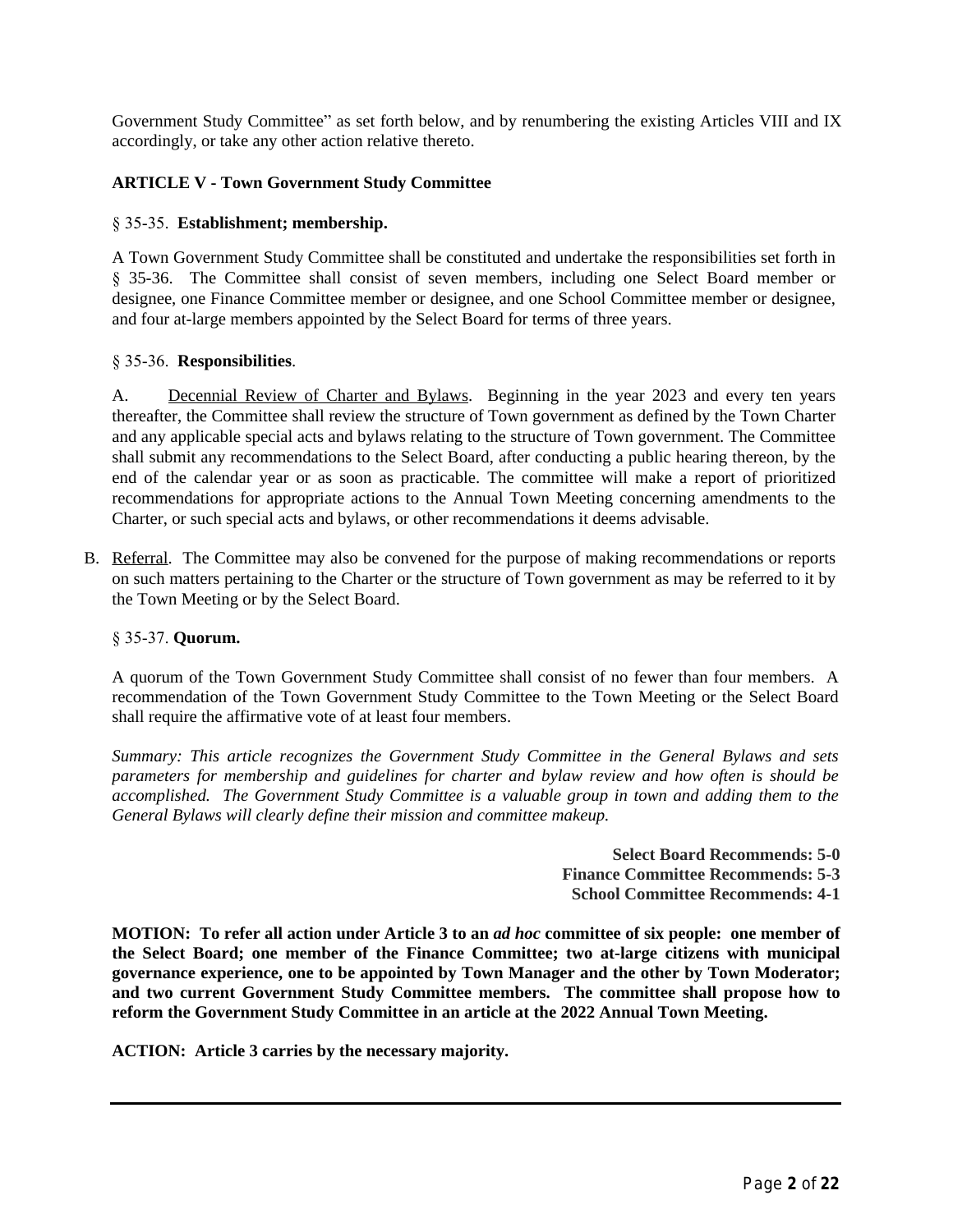# **ARTICLE 4 – Open Space Land Taking for Water Supply Protection Purposes – Symes Property**

#### Submitted by: *Select Board as Water Commissioners*

To see if the Town will vote to authorize the Select Board, acting as Water Commissioners pursuant to § 21 of the Town Charter, to acquire by voluntary conveyance, for no monetary consideration, and for water supply and water supply protection purposes, approximately 44.714 acres of land situated northerly of Linebrook Road and easterly of Mile Lane in Ipswich, being shown as Open Space 1,947,731 S.F. 44.714 ACRES on the plan entitled "OPEN SPACE PRESERVATION ZONING (OSPZ) LAYOUT PLAN (OPEN SPACE) MILE LANE & LINEBROOK ROAD, IPSWICH, MA; LAYOUT, PLAN 3 of 3; WILLIAMS & SPARAGES, ENGINEERS; SCALE: 1"=80'; JUNE 8, 2018; REVISED TO AUGUST 4, 2020" recorded at the Essex South District Registry of Deeds in Book 38897, Page 550, or take any other action relative thereto.

> **Select Board Recommends: 5-0 Finance Committee Recommends: 9-0**

**MOTION: To authorize the Select Board, acting as Water Commissioners, to acquire approximately 44.714 acres of land situated northerly of Linebrook Road and easterly of Mile Lane in Ipswich for water supply and water supply protection purposes as printed in Article Four of the Warrant for this Town Meeting.**

**ACTION: Article 4 carries by the necessary majority. Yes: 382 No: 2. Electronic Voting.**

# **ARTICLE 5 - Amend Zoning Bylaws – Section VI, Footnote 11, Footnotes to the Table of Density & Dimensional Regulations**

Submitted by: *Planning Board*

To see if the Town will vote to amend the Ipswich Protective Zoning Bylaw as follows: (*bold italics* = new language; strikethrough = language to be deleted)

- (1) Amend the Table of Dimensional and Density Regulations in Section VI for Principal Buildings and Structures in the In town Residence District, within the Minimum Lot Area column by deleting the Footnote "11".
- (2) Amend Footnote 11 as follows:

The Planning Board may increase the number of dwelling units allowed under this requirement by special permit if it determines that a proposed multi-family dwelling or multi-family residential development would provide public benefit to the general public…

Under no circumstances shall the Planning Board allow less than the following minimum lot area for multi-family dwellings, multi-family residential development, and mixed residential/business uses, measured on a per unit basis: In the CB and GB Districts, 5,000 square feet (s.f.) plus 2,000 s.f. per unit for multi-family, and 3,000 s.f. plus 1,500 s.f. per unit for residential mixed uses; in the IR District, 5,000 s.f. plus 3,500 s.f. per dwelling unit, except for the residential conversion of buildings containing non-residential uses and in existence on the effective date of this zoning amendment, for which the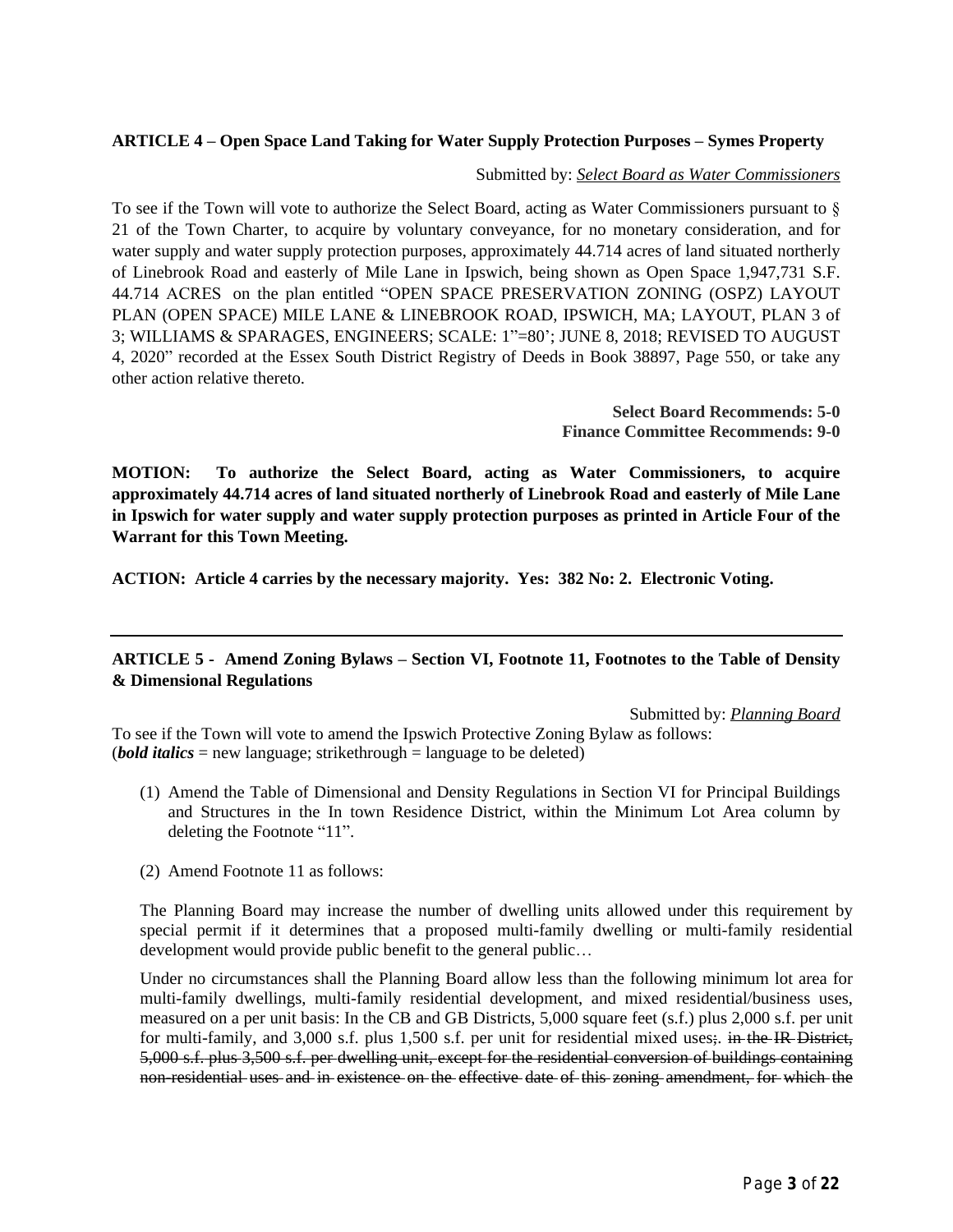minimum lot area shall be no less than 5,000 s.f. plus 2,000 s.f. per dwelling unit. This footnote shall not apply to parcels in the IR District which have less than 12,000 s.f. of lot area.

or make any other changes relative thereto.

**Select Board Recommends: 5-0 Finance Committee Recommends: 9-0 Planning Board Recommends: 5-0**

**MOTION: To amend the Ipswich Zoning Bylaw as set forth in Article Five of the warrant for this town meeting.**

**ACTION: Article 5 carries by the necessary 2/3rd vote.**

### **ARTICLE 6 – Amend Zoning Bylaws – Revisions to Section IX.S & Section IX.P - Infill Housing and Accessory Building Conversion**

Submitted by: *Planning Board*

To see if the Town will vote to amend the Ipswich Protective Zoning Bylaw by revising Section IX.S and Section IX.P as shown below: (*bold italics* = new language; strikethrough = language to be deleted)

- (1) Amend Section IX.S, Infill Single-Family House Lots, 3. Standards and Conditions, and add new sections 4. Review Criteria and 5. Condition of Approval as described below:
- **3.**Standards and Conditions *Dimensional, Size and Layout Requirements*

Any special permit approved by the Planning Board to create an infill single-family house lot under this subsection shall be subject to the following conditions *To be eligible for a special permit, the new infill lot and house shall meet the following dimensional and layout requirements*:

- a. The only buildings permitted on the new lot shall be a single-family house not exceeding 2,200 square feet of floor area, and one accessory building of no more than 150 s.f. in area.
- b. The minimum lot width and front yard setback requirements for the existing and proposed houses shall be fifty (50) feet and ten (10) feet, respectively, except that the non-impacted side yard setback for the existing house, if legally nonconforming, may remain at its current setback, and the front yard setback for the new house may be modified by application of Footnote 1 to the Table of Dimensional and Density Regulations in Section VI.
- c. The Applicant shall make the new house permanently affordable as defined in Section IX.I of this bylaw, or pay a fee of \$40,000 into to the Town's Affordable Housing Trust Fund. The fee may be adjusted by the Planning Board from time to time by the issuance of guidelines or regulations, pursuant to paragraph 3.a.ii in Section IX.I of this bylaw.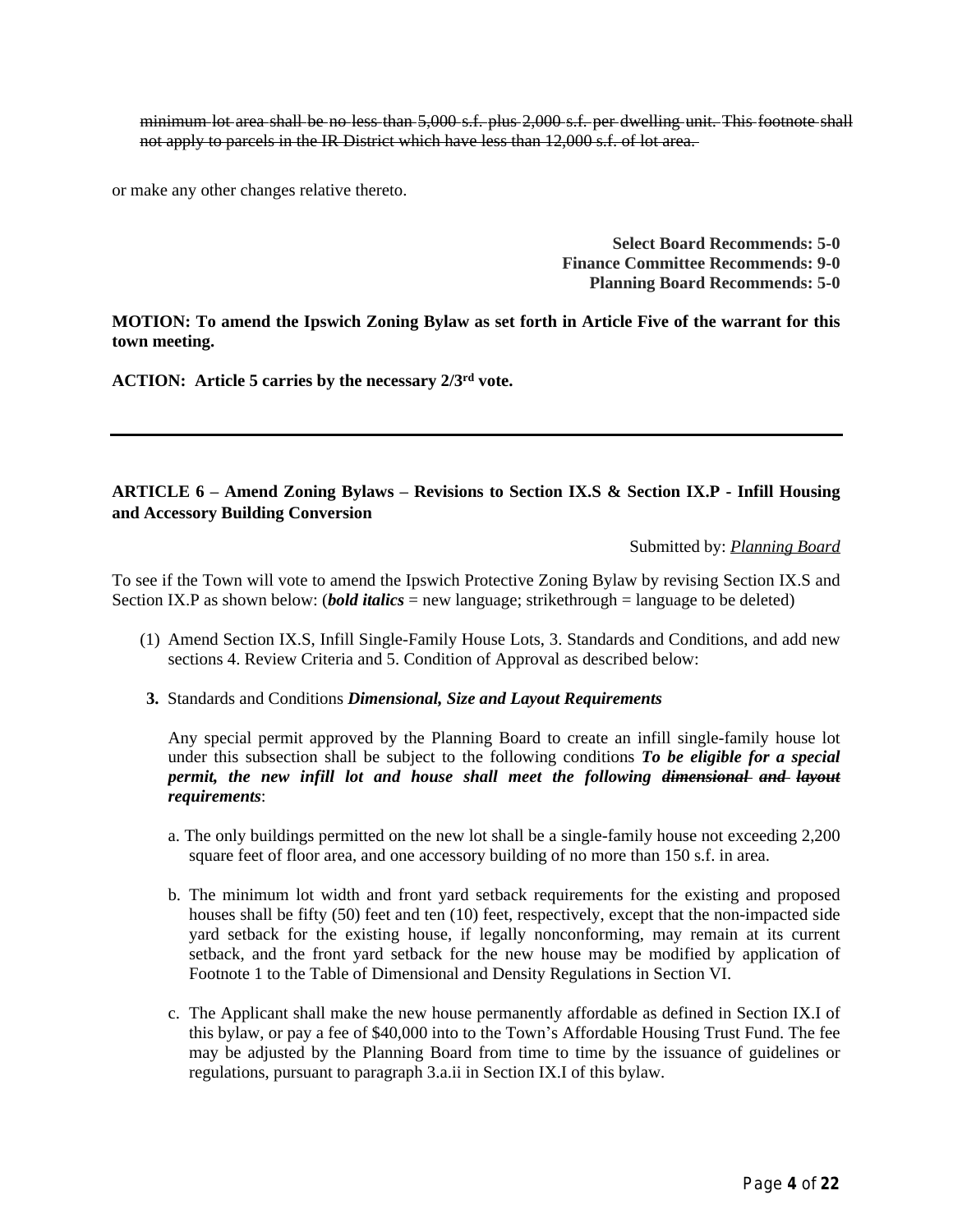- d. In addition to finding that the application satisfies the criteria described in Section XI.J. of this bylaw, the Planning Board must also find that the proposed single-family house will be compatible with the development pattern of the neighborhood, in terms of design, siting, massing, scale, and materials, and the lot layout. To inform its determination, the Board may seek an advisory opinion from the Design Review Board.
- *c. The maximum floor area of the new house allowed under this subsection shall be determined by multiplying the area of the infill lot by twenty percent (20%), except that the maximum floor area need not be less than 1,600 sq. ft., and in no instance may the maximum floor area exceed 2,000 sq. ft.*
- d. One accessory building is permitted per infill lot. If the accessory building is not a garage it *shall have no greater than a 150 sq. ft. footprint. If the accessory building is a garage, it* must be designed as a one car garage only, and it must not have a footprint greater than 250 *sq. ft. There shall be no habitable space within accessory buildings. If the accessory building is designed as a garage there may not be an attached garage in the principal building.*
- *e. An attached garage is permitted provided it is designed as a one car garage and its footprint does not exceed 250 sq. ft.*
- *e. To ensure that the development of infill detached single-family dwellings is done in a manner that is consistent with both the character and the development pattern of their surrounding neighborhoods, the Applicant is required to submit an application to the Design Review Board, pursuant to Section IX.K.4. and 5. of this bylaw.*
- *4. Review Criteria*

*In addition to finding that the application satisfies the criteria described in Section XI.J. of this bylaw, the Planning Board must also find that the proposed single-family house will be compatible with the development pattern of the neighborhood, in terms of design, height, siting, massing, and/or scale. To inform its determination, the Board may seek an advisory opinion from the Design Review Board.*

*5. Condition of Approval*

*Any special permit approved by the Planning Board to create an infill single-family house lot under this subsection shall be subject to the following condition:*

*The Applicant shall make the new house permanently affordable as defined in Section IX.I of this bylaw or pay a fee into to the Town's Affordable Housing Trust Fund in accordance with the Planning Board Regulation: "Inclusionary Housing Payment-in-Lieu-of Option"***;**

- (2) Amend Section IX.P, Conversion of Accessory Building into Residential Unit, as follows:
- … 3. Community Benefit

The Planning Board shall not grant a special permit under this subsection unless the applicant can provide a community benefit as determined by the Board.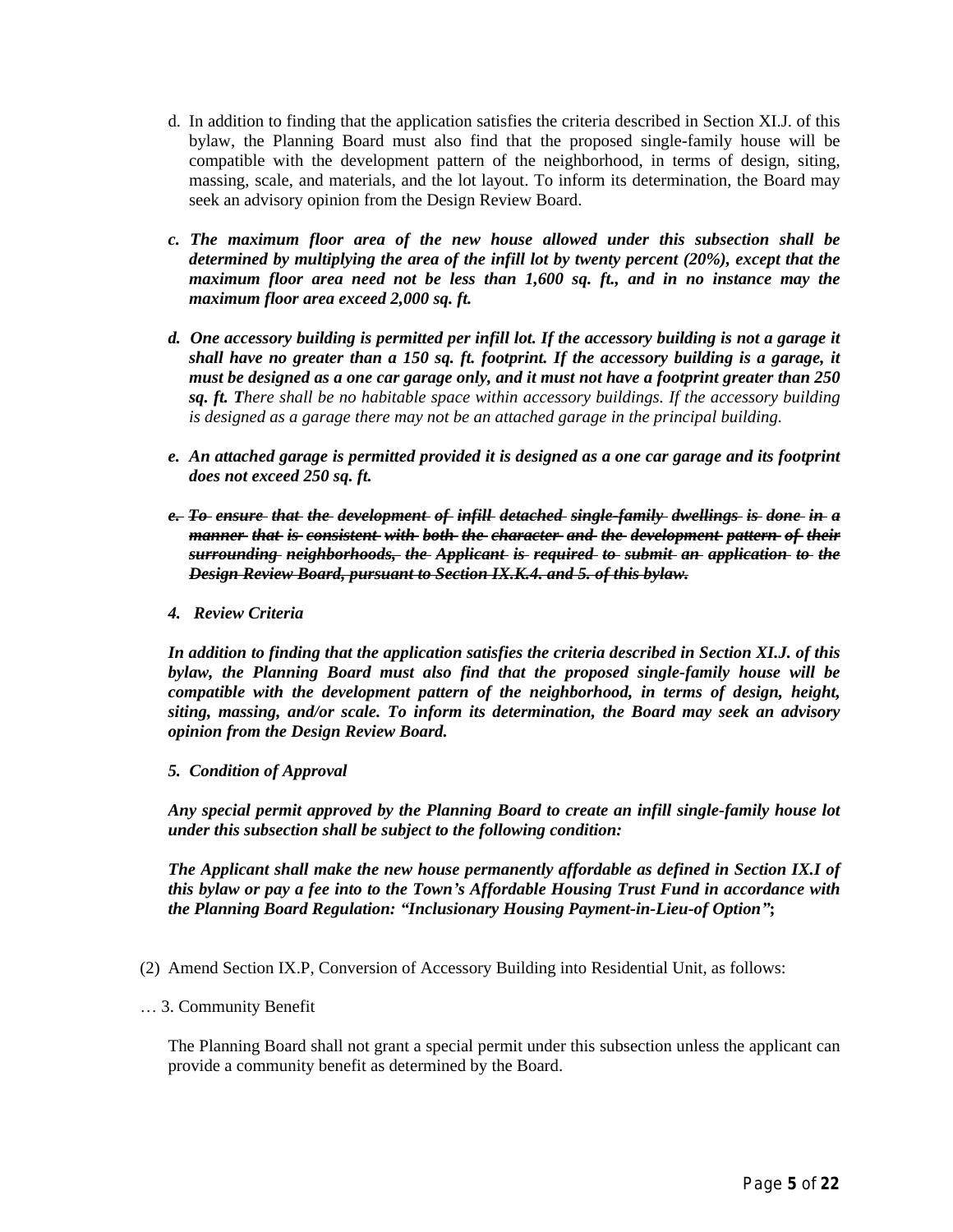… b. Other potential uses or actions that the Planning Board may find to meet a community need are as follows:

- i. Use of the dwelling unit for a family member, provided that upon the unit being vacated by family, use of the unit shall only be continued as a residential dwelling if it is affordable housing as defined in 3.a. above.
- ii. A fee in lieu of providing an affordable unit *in accordance with the Planning Board Regulation: Inclusionary Housing Payment-in-Lieu-of Option*. If the Board decides to accept a fee in lieu, the amount shall be \$15,000.
- iii. Preservation, renovation, and reuse of an accessory building determined by the Planning Board to have historical or architectural significance.

or to make any other changes thereto.

**Select Board Recommends: 5-0 Finance Committee Recommends: 9-0 Planning Board Recommends: 5-0**

**MOTION: To amend the Ipswich Zoning Bylaw as set forth in Article Six of the warrant for this town meeting.**

**ACTION: Article 6 carries by the necessary 2/3rds vote.**

#### **ARTICLE 7 – Amend Zoning Bylaws – Section V. Table of Use Regulations – Revisions to Affordable Housing Incentives**

Submitted by: *Planning Board*

To see if the Town will vote to amend the Ipswich Protective Zoning Bylaw as follows: (*bold italics* = new language; strikethrough = language to be deleted)

(1) Amend Section V. Table of Uses as follows:

a. Modify Footnotes to the Table of Use Regulations by:

i. revising Footnote 18 as shown below:

18. Not more than one (1) principal building per lot, except as allowed in *mixed and* multi-family residential developments and except for permitted uses in the IR and RRA Districts as provided in Section IX.P *and permitted uses in the IR District as provided in Section IX.U.*

b. Amend the Table of Use Regulations, Principal Use, by adding a new use under the heading "Residential", entitled "Detached Accessory Dwelling Unit," and allowing said use in the IR District only, as shown below: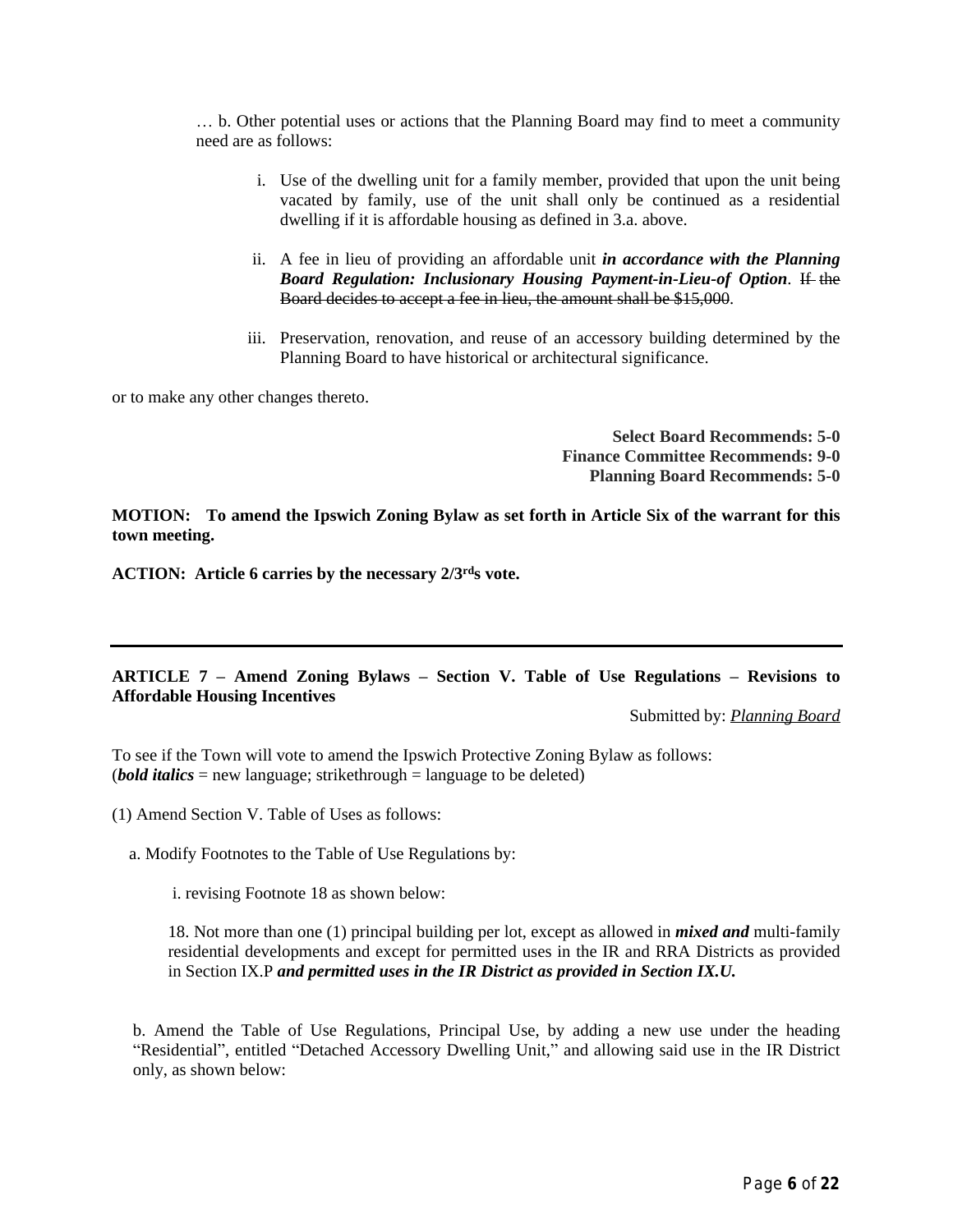# *TABLE OF USE REGULATIONS*

| <b>PRINCIPAL USE</b>                    | <b>DISTRICT</b>   |                   |                   |                   |                  |                   |                   |                  |     |           |
|-----------------------------------------|-------------------|-------------------|-------------------|-------------------|------------------|-------------------|-------------------|------------------|-----|-----------|
| <b>Residential</b>                      | RRA <sup>16</sup> | RRB <sup>16</sup> | RRC <sup>16</sup> | IR <sup>16</sup>  | GB <sup>16</sup> | CB <sup>16</sup>  | HB <sup>16</sup>  | PC <sup>16</sup> | I16 | $LI^{16}$ |
| Single-family detached dwelling         | P <sub>18</sub>   | P <sub>18</sub>   | P <sub>18</sub>   | P <sup>18</sup>   |                  |                   |                   |                  |     |           |
| Two-family dwelling <sup>30</sup>       | $SBA^{18}$        | $SBA^{18}$        | $SBA^{18}$        | P <sup>18</sup>   |                  |                   |                   |                  |     |           |
| <b>Detached Accessory Dwelling Unit</b> |                   |                   |                   | SPB <sup>41</sup> |                  |                   |                   |                  |     |           |
| Multi-family dwelling <sup>30</sup>     |                   |                   |                   | SPB18,20          | $SPR^{20}$       | SPB <sup>20</sup> | SPB <sup>20</sup> |                  |     |           |

c. Amend the Footnotes to the Table of Use Regulations by inserting a new footnote 41 to read as follows:

*41. Subject to the requirements of Section IX.U of this Zoning Bylaw.*

d. Add a new definition in Section III. Definitions, as follows: *"Detached Accessory Dwelling Unit: A detached single dwelling unit building constructed in accordance with Section IX.U of this Bylaw.* 

(2) Amend Section IX. Special Regulations by adding a new subsection, *"U. Accessory Dwelling Units,"* said section to read as follows:

# *"***U. Detached Accessory Dwelling Units**

- **1.** *The purposes of this subsection are to:*
- *a. Increase the supply of small, moderate and affordably priced housing within the IR District, close to the Town's center.*
	- *b. Promote development that is compatible with the character and development pattern of its surrounding neighborhood.*
- *2. Applicability*

Lots within the IR District with at least 12,000 sq. ft. of land area and an existing single or two family *principal use only, may apply for a special permit under this subsection to construct one Detached Accessory Dwelling Unit.*

#### *3. Dimensional Requirements*

a. To be eligible for a Detached Accessory Dwelling Unit, the uses and lots listed in "2. Applicability" *must conform to the following:* 

- *i. The Detached Accessory Dwelling Unit shall comply with the setback requirements for principal uses in the IR District in accordance with the Table of Dimensional and Density Regulations in Section VI of the Zoning Bylaw and shall be considered a principal use for all purposes of this Bylaw; and*
- *ii. Detached Accessory Dwelling Units designed with one floor shall not exceed 750 sq. ft. in floor area. Dwellings designed with two floors shall not exceed 1,000 sq. ft. in floor area.*

*iii.Detached Accessory Dwelling Units shall not exceed 25 feet in height.*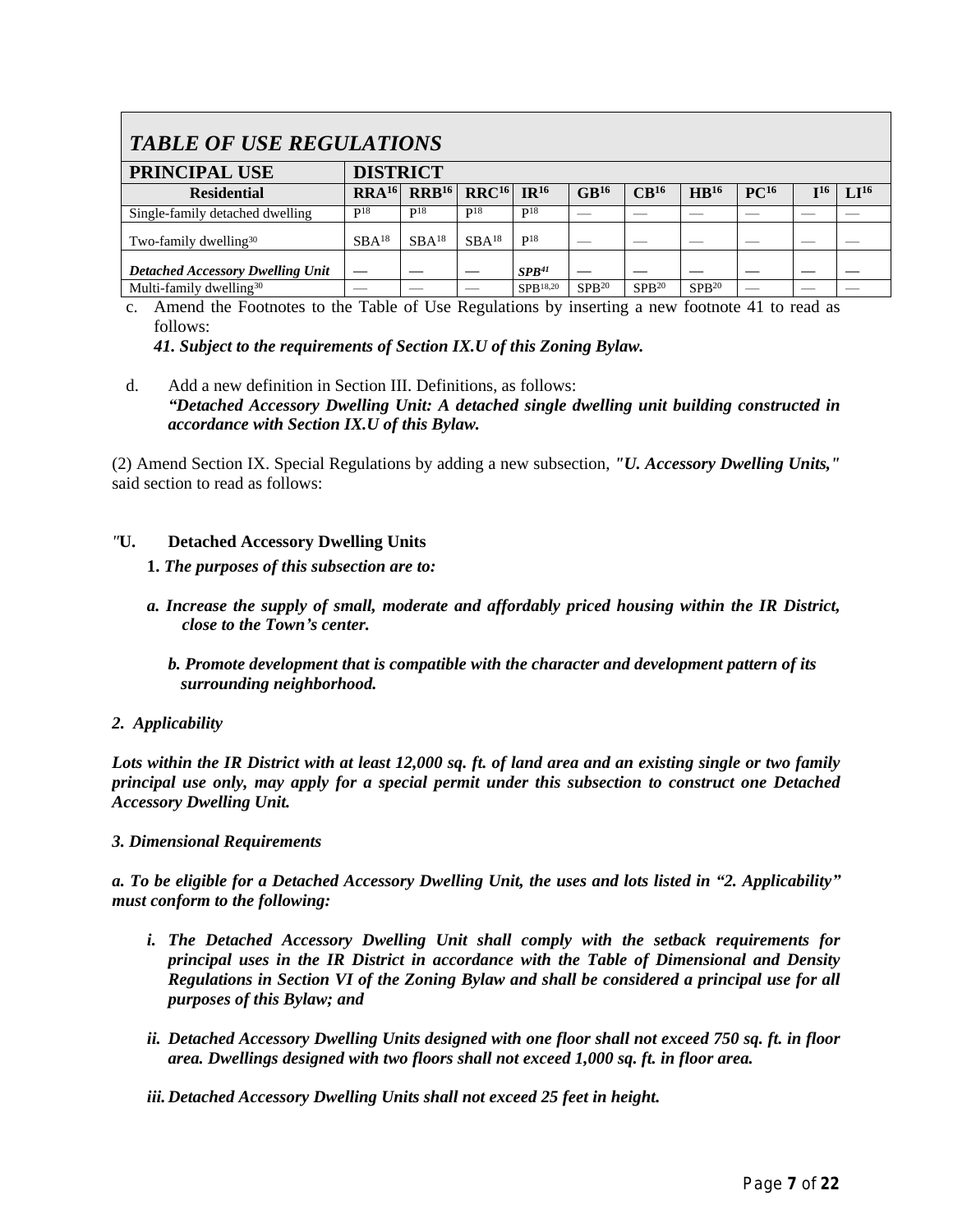- *iv. Detached Accessory Dwelling Units shall not include a garage.*
- *v.The proposed project must comply with all other applicable dimensional requirements in Section VI including but not limited to lot coverage and building coverage.*

### *4. Conditions of Approval*

*Any special permit approved by the Planning Board pursuant to this subsection shall be subject to the following conditions:*

*a. Limitation of subdivision: No lot shown on a plan for which a permit is granted under this subsection may be further subdivided and applicants must record a deed restriction to this effect.*

*b. Affordable housing: Except when an applicant pays a fee in lieu of an affordable housing restriction in accordance with the Planning Board Regulation: "Inclusionary Housing Payment-in-Lieu-of-*Option", a deed restriction must be placed on the property to ensure that the affordable unit remain so for a period of 99 years, or the greatest period of time allowed by law, and said affordable unit must be *included on the Town's Subsidized Housing Inventory.*

*c. Design Review: To inform its determination, the Board may seek an advisory opinion from the Design Review Board.*

or make any other changes relative thereto.

**Select Board Recommends: 4-0 Finance Committee Recommends: 7-2 Planning Board Recommends: 5-0**

**MOTION: To amend the Ipswich Zoning Bylaw as set forth in Article Seven of the warrant for this town meeting.**

**ACTION: Article 7 carries by the necessary 2/3rds vote.**

# **ARTICLE 8 – Amend General Bylaws – Chapter 193, Update Stormwater Management Bylaw** Submitted by: Department of Public Works

To see if the Town will vote to amend the Ipswich General Bylaws – Chapter 193 by removing the entire section and replacing it with the following: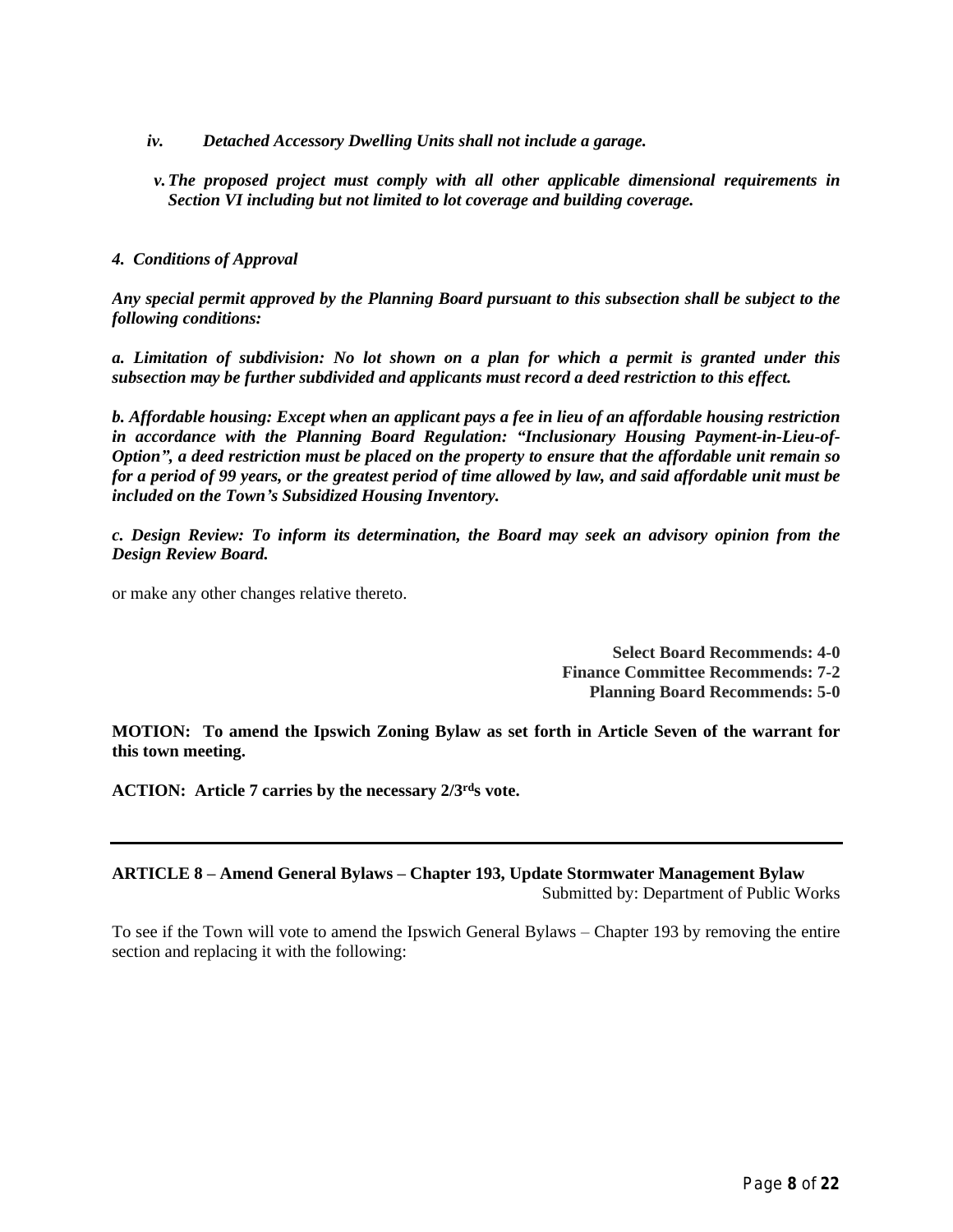#### **Town of Ipswich**

#### **Stormwater Management Bylaw**

#### Table of Contents

# ARTICLE I – GENERAL PROVISIONS

Section 1. Purpose and Objective

Section 2. Definitions

Section 3. Authority

Section 4. Responsibility for Administration

Section 5. Waivers

Section 6. Regulations

Section 7. Enforcement

Section 8. Severability

# **ARTICLE II – DISCHARGES TO THE MUNICIPAL SEPARATE STORM SEWER SYSTEM AND TO WATERCOURSES OR WATERS OF THE COMMONWEALTH**

Section 1. Applicability

Section 2. Prohibited Activities; Exemptions.

Section 3. Additional Prohibited Pollutants

Section 4. Emergency Suspension of Storm Drainage System Access.

Section 5. Notification of Spills

Section 6. Transitional Provisions

#### ARTICLE III STORMWATER MANAGEMENT AND LAND DISTURBANCE

Section 1. Applicability

Section 2. Approval and/or Permit

Section 3. Consent to Entry

Section 4. Inspection and Site Supervision

Section 5 Compliance with the Provisions of the United States Environmental Protection Agency's (EPA) General Permit for Municipal Separate Storm Sewer Systems (MS4s) in Massachusetts

Section 6. Surety

Section 7. Final Reports

# **ARTICLE I – GENERAL PROVISIONS**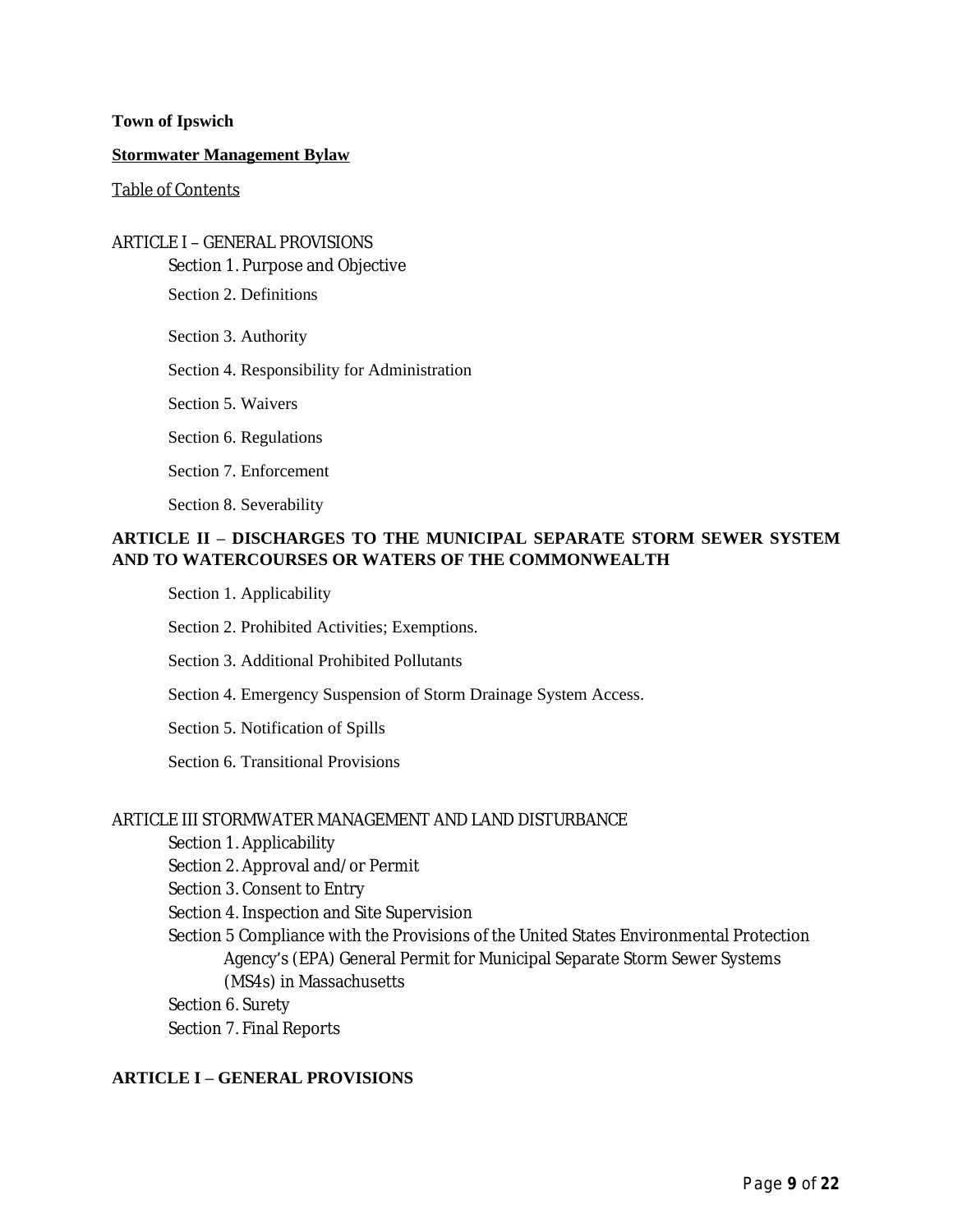### Section 1. Purpose and Objective

- **A.** The purpose of this bylaw is to protect public health, safety, general welfare, and the environment by regulating illicit connections and discharges to the storm drain system or, directly or indirectly, to a watercourse or into the waters of the Commonwealth. Its purpose is also to control the adverse effects of construction site stormwater runoff and post-construction runoff. Stormwater runoff can be a major cause of:
	- (1) Impairment of water quality and flow in lakes, ponds, streams, rivers, coastal waters, wetlands, groundwater and drinking water supplies;
	- (2) Contamination of drinking water supplies;
	- (3) Contamination of downstream coastal areas;
	- (4) Alteration or destruction of aquatic and wildlife habitat;
	- (5) Overloading or clogging of municipal stormwater management systems; and
	- (6) Flooding.
- B. The objectives of this bylaw are to:
	- (1) Protect water resources;
	- (2) Comply with state and federal statutes and regulations relating to stormwater discharges including total maximum daily load requirements;
	- (3) Prevent and reduce pollutants from entering Ipswich's municipal separate storm sewer system (MS4);
	- (4) Prohibit illicit connections and unauthorized discharges to the MS4 and require their removal;
	- (5) Establish minimum construction and post construction stormwater management standards and design criteria for the regulation and control of stormwater runoff quantity and quality;
	- (6) Establish provisions for the long-term responsibility for, and maintenance of, structural stormwater control facilities and nonstructural stormwater best management practices to ensure that they continue to function as designed, are regularly maintained, and pose no threat to public safety; and
	- (7) Recognize the Town of Ipswich's legal authority to ensure compliance with the provisions of this bylaw through inspection, monitoring, and enforcement.

#### **Section 2. Definitions**

Unless a different definition is indicated in other sections of this bylaw, the following definitions and provisions shall apply throughout this bylaw. Additional definitions may be found within the Stormwater regulations:

**ALTERATION OF DRAINAGE CHARACTERISTICS**: Any activity on an area of land that changes the water quality, force, direction, timing or location of runoff flowing from the area. Such changes include: change from distributed runoff to confined or discrete discharge; change in the volume of runoff from the area; change in the peak rate of runoff from the area; and change in the recharge to groundwater on the area.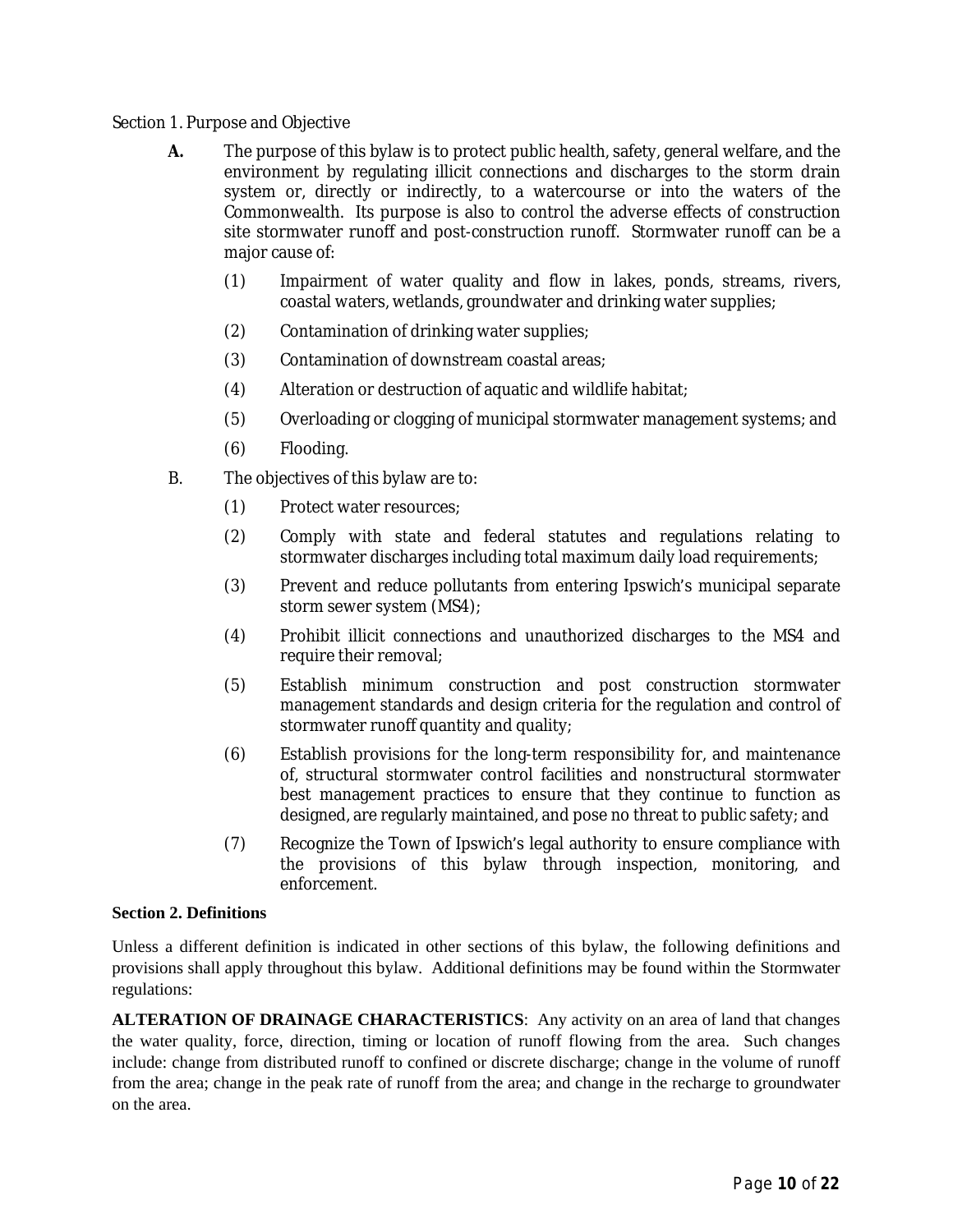**APPLICANT**: Any person, individual, partnership, association, firm, company, corporation, trust, authority, agency, department, or political subdivision, of the Commonwealth or the Federal government, to the extent permitted by law, requesting a Stormwater Management Permit.

**AS-BUILT DRAWING**: Drawings that completely record and document applicable aspects and features of conditions of a project following construction using Stormwater Management Plans derived from a Stormwater Management Permit.

**BEST MANAGEMENT PRACTICE (BMP)**: An activity, procedure, restraint, or structural improvement that helps to reduce the quantity or improve the quality of stormwater runoff.

**CERTIFIED PROFESSIONAL IN EROSION AND SEDIMENT CONTROL (CPESC)**: A certified specialist in soil erosion and sediment control. This certification program, sponsored by the Soil and Water Conservation Society in cooperation with the American Society of Agronomy, provides the public with evidence of professional qualifications.

**CLEAN WATER ACT**: The Federal Water Pollution Control Act (33 U.S.C. § 1251 et seq.) as hereafter amended.

**CLEARING**: Any activity that removes the vegetative surface cover.

**DEVELOPMENT**: The modification of land to accommodate a new use or expansion of use, usually involving construction.

**DISCHARGE OF POLLUTANTS**: The addition from any source of any pollutant or combination of pollutants into the municipal storm drain system or into the waters of the United States or Commonwealth from any source.

**EROSION**: The wearing away of the land surface by natural or artificial forces such as wind, water, ice, gravity, or vehicle traffic and the subsequent detachment and transportation of soil particles.

**EROSION AND SEDIMENTATION CONTROL PLAN**: A document containing narrative, drawings and details developed by a qualified professional engineer (PE) or a Certified Professional in Erosion and Sedimentation Control (CPESC), which includes best management practices, or equivalent measures designed to control surface runoff, erosion and sedimentation during pre-construction and construction related land disturbing activities.

**GRADING:** Changing the level or shape of the ground surface.

**GROUNDWATER**: Water beneath the surface of the ground.

**GRUBBING**: The act of clearing land surface by digging up roots and stumps.

**HAZARDOUS MATERIAL**: Any material which, because of its quantity, concentration, chemical, corrosive, flammable, reactive, toxic, infectious or radioactive characteristics, either separately or in combination with any substance or substances, constitutes a present or potential threat to human health, safety, welfare, or to the environment. Toxic or hazardous materials include any synthetic organic chemical, petroleum product, heavy metal, radioactive or infectious waste, acid and alkali, and any substance defined as "toxic" or "hazardous" under MGL c. 21C and c. 21E, and the regulations at 310 CMR 30.000 and 310 CMR 40.0000.

**ILLICIT CONNECTION**: A surface or subsurface drain or conveyance which allows an illicit discharge into the municipal storm drain system, including without limitation sewage, process wastewater, or wash water, and any connections from indoor drains, sinks, or toilets, regardless of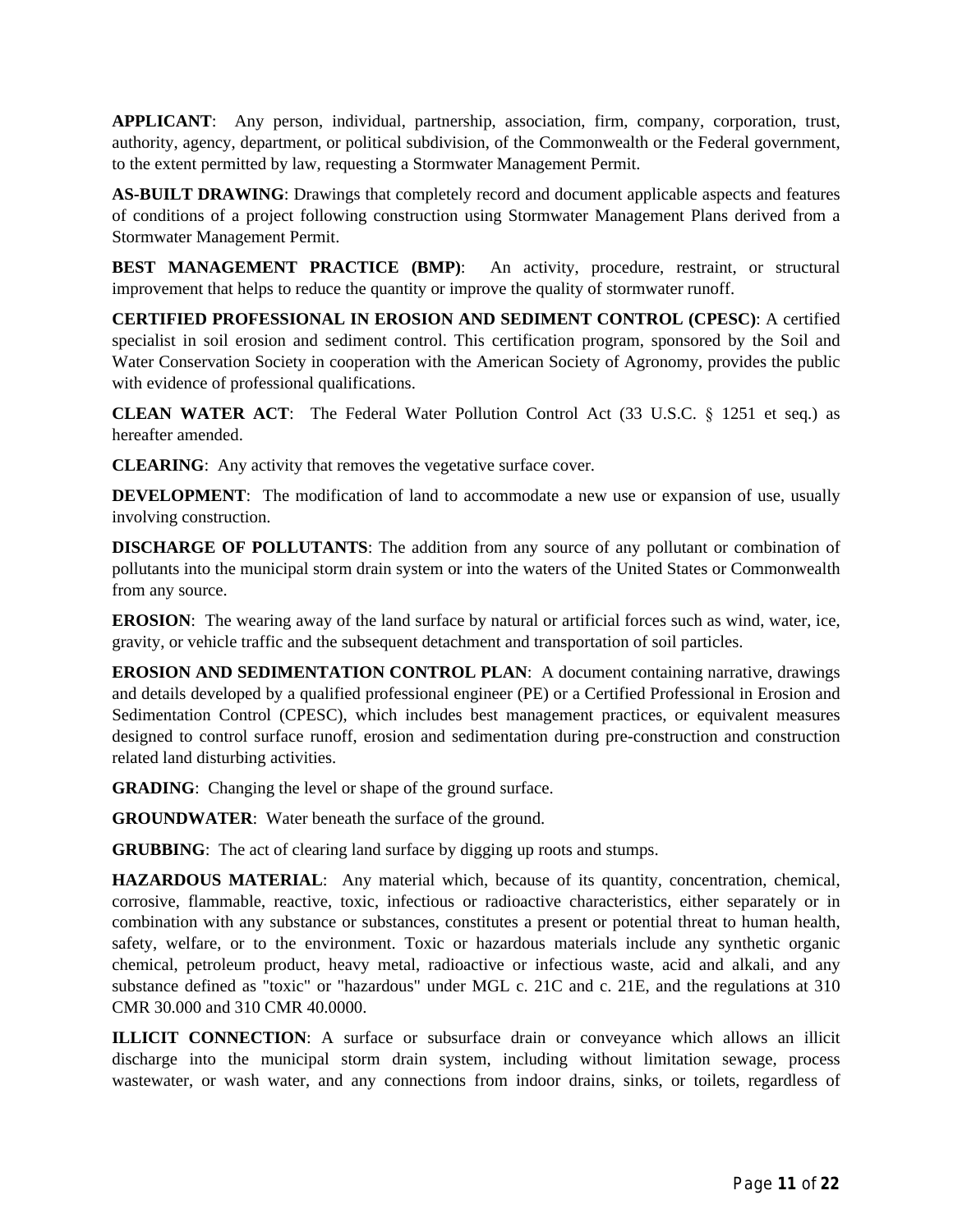whether said connection was previously allowed, permitted, or approved before the effective date of this bylaw.

**ILLICIT DISCHARGE**: Direct or indirect discharge to the municipal storm drain system or into a watercourse or the waters of the Commonwealth that is not composed entirely of stormwater, except as exempted in Article II, §2. The term does not include a discharge in compliance with a NPDES stormwater discharge permit or resulting from fire-fighting activities exempted pursuant to Article II, §2D(1) of this bylaw.

**IMPERVIOUS SURFACE**: Any material or structure on or above the ground that prevents water infiltrating the underlying soil. Impervious Surface includes without limitation roads, paved parking lots, sidewalks, and rooftops.

**IMPOUNDMENT**: A stormwater pond created by either constructing an embankment or excavating a pit which retains a permanent pool of water.

**INFILTRATION:** The act of conveying surface water into the ground to permit groundwater recharge and the reduction of stormwater runoff from a project site.

**LAND-DISTURBING ACTIVITY**: Any activity that causes a change in the position or location of soil, sand, rock, gravel, or similar earth material*;* results in an increased amount of runoff or pollutants; measurably changes the ability of a ground surface to absorb waters; involves clearing and grading; or results in an alteration of drainage characteristics.

**LOAD ALLOCATION**: The maximum concentration or mass of a pollutant which can be discharged to a waterway by non-point sources without causing a violation of surface water quality standards as established in an applicable TMDL.

**LOT**: An individual tract of land as shown on the current Assessor's Map for which an individual tax assessment is made. For the purposes of these regulations, a lot also refers to an area of a leasehold on a larger parcel of land, as defined in the lease agreement and shown by approximation on the Assessor's Map.

**LOW IMPACT DEVELOPMENT TECHNIQUES**: Innovative stormwater management systems that are modeled after natural hydrologic features. Low impact development techniques manage rainfall at the source using uniformly distributed decentralized micro-scale controls. Low impact development techniques use small cost-effective landscape features located at the lot level.

**MUNICIPAL SEPARATE STORM SEWER SYSTEM (MS4)** or **MUNICIPAL STORM DRAIN SYSTEM**: The system of conveyances designed or used for collecting or conveying stormwater, including any road with a drainage system, street, gutter, curb, inlet, piped storm drain, pumping facility, retention or detention basin, natural or man-made or altered drainage channel, reservoir, and other drainage structure that together comprise the storm drainage system owned or operated by the Town of Ipswich.

**NATIONAL POLLUTANT DISCHARGE ELIMINATION SYSTEM (NPDES) STORMWATER DISCHARGE PERMIT**: A permit issued by United States Environmental Protection Agency or jointly with the Commonwealth of Massachusetts that authorizes the discharge of pollutants to waters of the United States.

**NONPOINT SOURCE POLLUTION**: Pollution from many diffuse sources caused by rainfall or snowmelt moving over and through the ground. As the runoff moves, it picks up and carries away natural and man-made pollutants finally depositing them into a water resource area.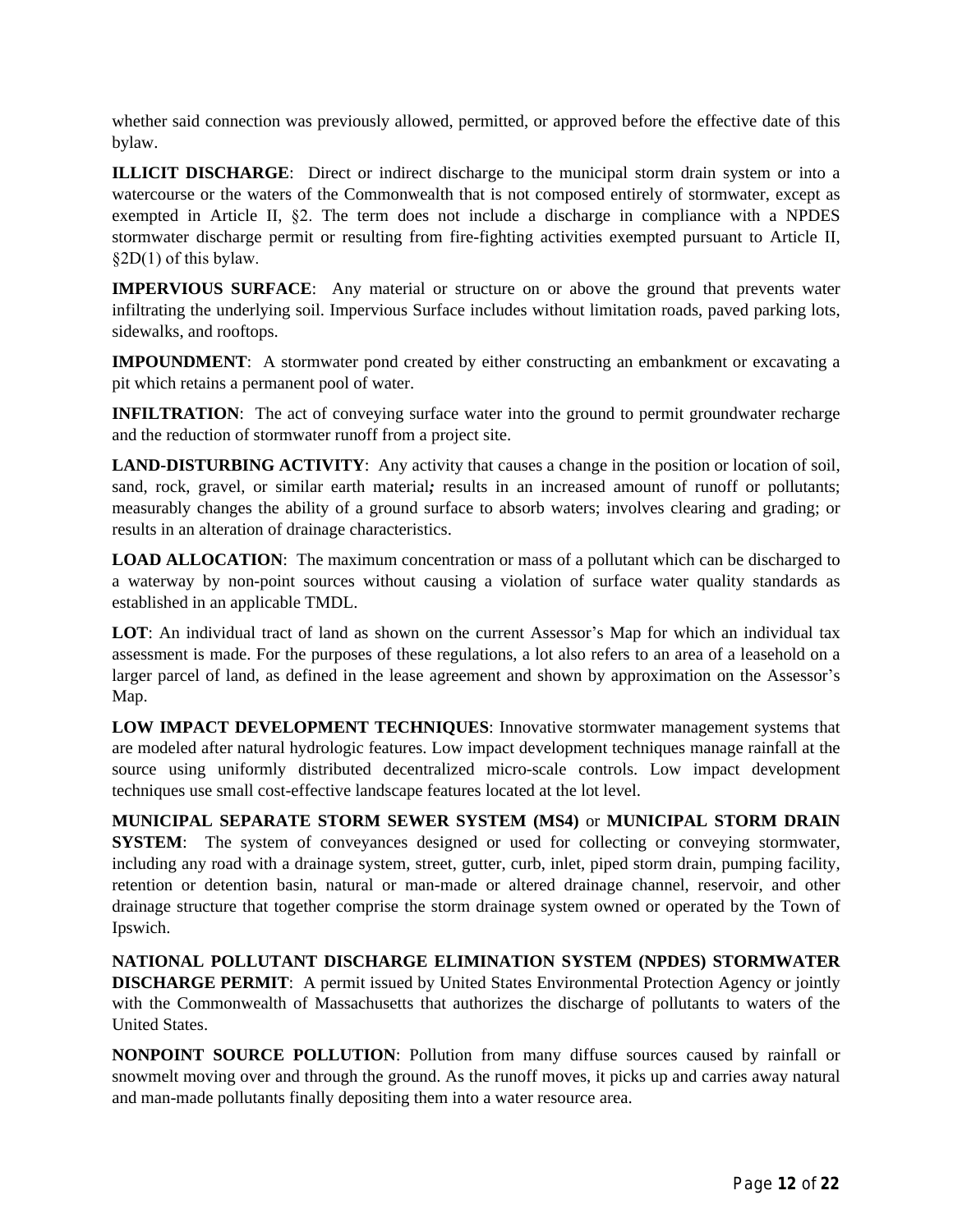**NONSTORMWATER DISCHARGE**: Discharge to the municipal storm drain system not composed entirely of stormwater.

**OPERATION AND MAINTENANCE PLAN**: A plan setting up the functional, financial and organizational mechanisms for the ongoing operation and maintenance of a stormwater management system to ensure that it continues to function as designed.

**OWNER:** A person with a legal or equitable interest in property.

**PERSON**: An individual, partnership, association, firm, company, trust, corporation, agency, authority, department or political subdivision of the Commonwealth or the federal government, to the extent permitted by law, and any officer, employee, or agent of such person.

**POINT SOURCE**: Any discernible, confined, and discrete conveyance, including but not limited to, any pipe, ditch, channel, tunnel, conduit, well, discrete fissure, or container from which pollutants are or may be discharged.

**PRACTICABLE**: Practicable shall be defined as available and capable of being done after taking into consideration costs, existing technology, proposed use, and logistics in light of overall project purposes. Available and capable of being done means the alternative is obtainable and feasible. Project purposes shall be defined generally (e.g., single family home, residential subdivision, expansion of a commercial development).

**PRE-CONSTRUCTION**: All activity in preparation for construction.

**POLLUTANT:** Any element or property of sewage, agricultural, industrial or commercial waste, runoff, leachate, heated effluent, or other matter, whether originating at a point or nonpoint source, that is or may be introduced into any sewage treatment works, watercourse, or Waters of the Commonwealth. Pollutants include, but are not limited to:

- A. Paints, varnishes, and solvents;
- B. Oil and other automotive fluids;
- C. Nonhazardous liquid and solid wastes and yard wastes;
- D. Refuse, rubbish, garbage, litter, or other discarded or abandoned objects, ordnance, accumulations and floatables;
- E. Pesticides, herbicides, and fertilizers;
- F. Hazardous materials and wastes;
- G. Sewage, fecal coliform and pathogens;
- H. Dissolved and particulate metals;
- I. Animal wastes;
- J. Rock, sand, salt, soils;
- K. Construction wastes and residues; and
- L. Noxious or offensive matter of any kind.

**PROCESS WASTEWATER**: Water which, during manufacturing or processing, comes into direct contact with or results from the production or use of any material, intermediate product, finished product, or waste product.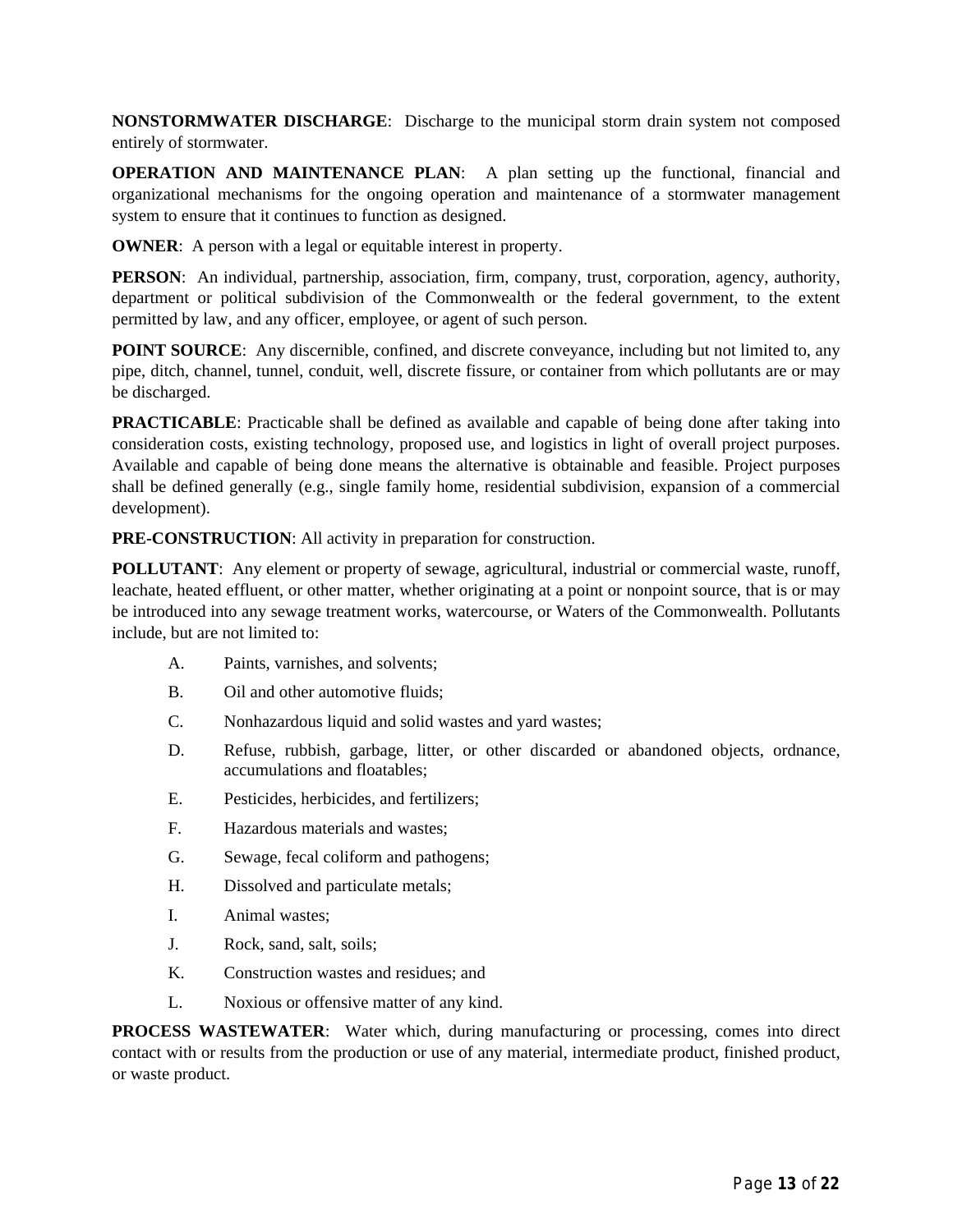**RECHARGE:** The process by which groundwater is replenished by precipitation through the percolation of runoff and surface water through the soil.

**REDEVELOPMENT**: Development, rehabilitation, expansion, demolition, construction, land alteration, or phased projects that disturb the ground surface, including impervious surfaces, on previously developed sites. The creation of new areas of impervious surface or new areas of land disturbance on a site constitutes development*,* not redevelopment, even where such activities are part of a common plan which also involves redevelopment. Redevelopment includes maintenance and improvement of existing roadways including widening less than a single lane, adding shoulders, correcting substandard intersections, improving existing drainage systems, and repaving; and remedial projects specifically designed to provide improved stormwater management such as projects to separate storm drains and sanitary sewers and stormwater retrofit projects. This definition shall not include roadway or parking lot maintenance projects that do not increase the area of impervious surface.

**RUNOFF**: Rainfall, snowmelt, or irrigation water flowing over the ground surface.

**SEDIMENT**: Mineral or organic soil material that is transported by wind or water, from its origin to another location; the product of erosion processes.

**SEDIMENTATION:** The process or act of deposition of Sediment.

**SITE**: Any lot or parcel of land or area of property where Land-Disturbing Activities are, were, or will be performed.

**SOIL**: Any earth, sand, rock, gravel, or similar material.

**STORMWATER AUTHORITY:** The Ipswich Conservation Commission or its authorized agent(s).

**STORMWATER**: Runoff from precipitation or snow melt and surface water runoff and drainage.

**STORMWATER MANAGEMENT PLAN**: A plan required as part of the application for a Stormwater Management Permit.

**TOTAL MAXIMIM DAILY LOAD** or **TMDL**: the greatest amount of a pollutant that a water body can accept and still meet water quality standards for protecting public health and maintaining the designated beneficial uses of those waters for drinking, swimming, recreation, and fishing. A TMDL is also a plan, adopted under the Clean Water Act, specifying how much of a specific pollutant can come from various sources, including stormwater discharges, and identifies strategies for reducing the pollutant discharges from these sources so as not to violate Massachusetts surface water quality standards. (314 CMR 4.00, et seq.)

**TOTAL SUSPENDED SOLIDS** or **TSS**: Undissolved organic or inorganic particles in water**.**

**VERNAL POOLS**: Temporary bodies of freshwater which provide critical habitat for a number of vertebrate and invertebrate wildlife species.

**WASTE LOAD ALLOCATION**: The maximum concentration or mass of a pollutant which can be discharged to a waterway from point sources without causing a violation of surface water quality standards as established in an applicable TMDL.

**WATERCOURSE**: A natural or man-made channel through which water flows or a stream of water, including a river, brook or underground stream.

**WATERS OF THE COMMONWEALTH**: All waters within the jurisdiction of the Commonwealth, including, without limitation, rivers, streams, lakes, ponds, springs, impoundments, estuaries, wetlands,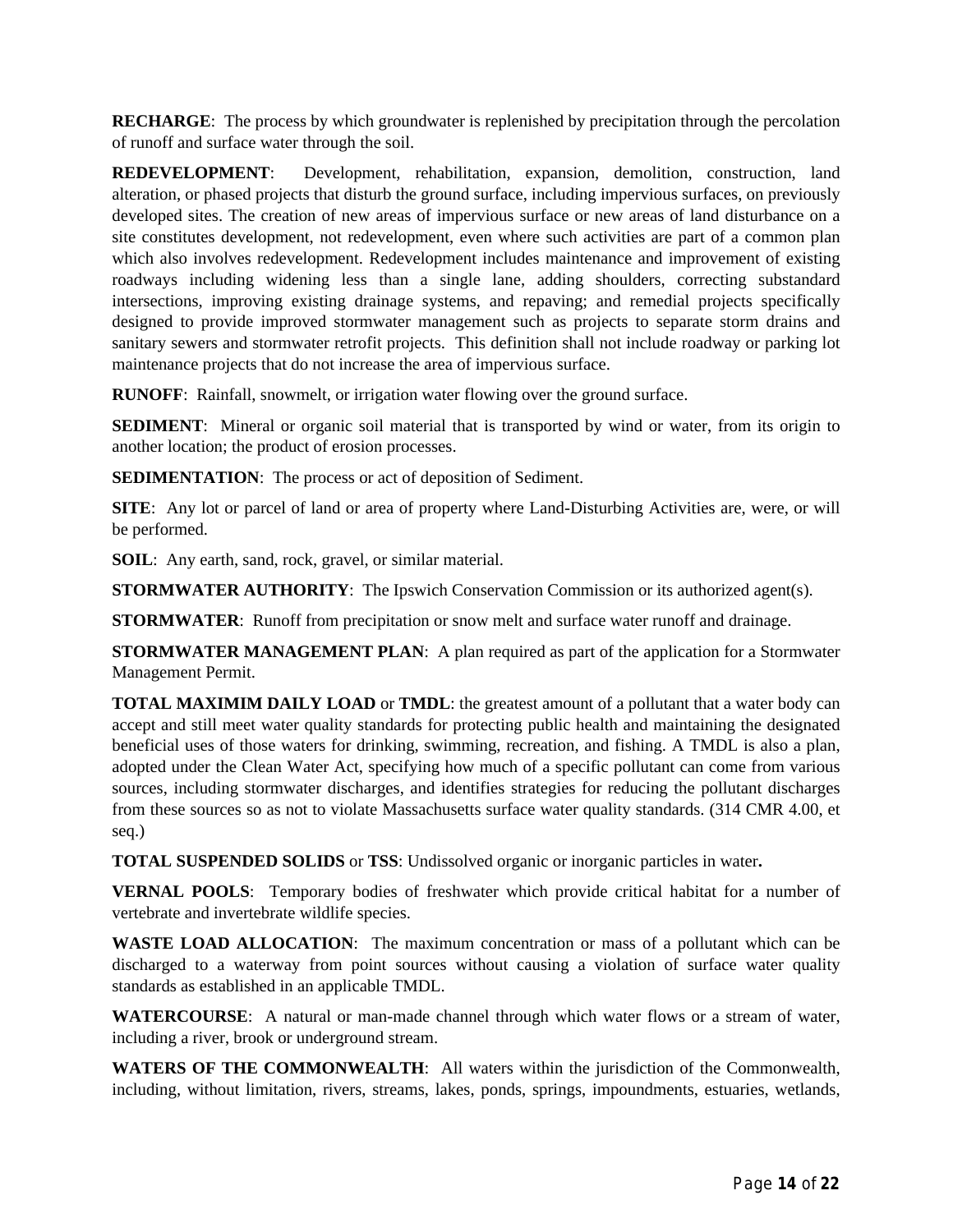coastal waters, groundwater, and Waters of the United States as defined under the Federal Clean Water Act as hereafter amended.

**WETLANDS**: Tidal and non-tidal areas characterized by saturated or nearly saturated soils most of the year that are located between terrestrial (land-based) and aquatic (water-based) environments, including freshwater marshes around ponds and channels (rivers and streams), brackish and salt marshes; common names include marshes, swamps and bogs.

#### Section 3. Authority

This bylaw is adopted under authority granted by the Home Rule Amendment of the Massachusetts Constitution, the Massachusetts home rule statutes, and the regulations of the Federal Clean Water Act, 40 CFR 122.34.

Section 4. Responsibility for administration

A. Stormwater Authority shall administer, implement and enforce this bylaw. Any powers granted to or duties imposed upon Stormwater Authority may be delegated in writing by Stormwater Authority to its employees or agents.

Section 5. Waivers

- A. The Stormwater Authority, or its authorized agent, may waive strict compliance with any requirement of this bylaw or the rules and regulations promulgated hereunder, where such action is:
	- (1) allowed by federal, state and local statutes and/or regulations; and
	- (2) in the public interest; and
	- (3) not inconsistent with the purpose and intent of this bylaw.
- B. Any person seeking a waiver must submit a written waiver request. Such a request shall be accompanied by an explanation or documentation supporting the waiver request and demonstrating that strict application of the bylaw does not further the purposes or objectives of this bylaw.
- C. All waiver requests shall require a public hearing.
- D. If in the opinion of the Stormwater Authority or its authorized agent, additional time or information is required for review of a waiver request, the Stormwater Authority may continue a hearing to a date certain announced at the meeting. In the event the applicant objects to a continuance, or fails to provide requested information, the waiver request shall be denied.

#### Section 6. Regulations

- A. The Stormwater Authority shall adopt within one (1) year, and may periodically amend, regulations, rules and/or written guidance relating to the terms, conditions, definitions, enforcement, fees, procedures and administration of this Stormwater Management bylaw by majority vote after conducting a public hearing to receive comments. Such hearing shall be advertised in a newspaper of general local circulation, at least fourteen (14) calendar days prior to the hearing date. Failure of the Stormwater Authority to issue such rules, or regulations, or a legal declaration of their invalidity by a court, shall not act to suspend or invalidate the effect of this bylaw.
- B. Stormwater Management regulations, rules or guidance shall identify thresholds and requirements for Stormwater Management Permits required by this bylaw and consistent with or more stringent than the most recent Small Municipal Separate Sewer System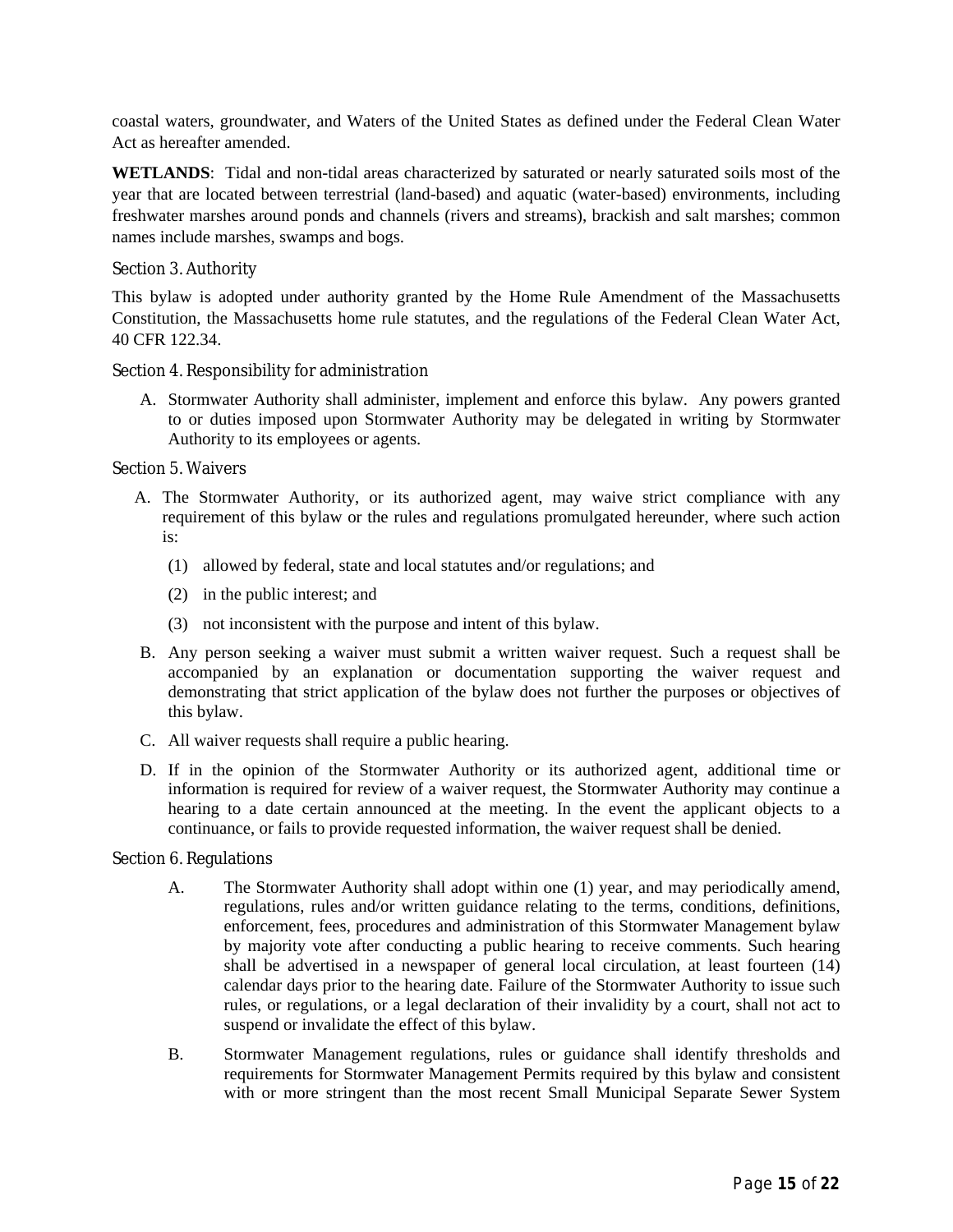General Permit (MS4).

C. Stormwater Management regulations may identify one or more categories of projects (e.g., Major versus Minor) that, because of their size, scope and common features or characteristics, may be approved by one or more agents of the Stormwater Authority rather than by a majority of Stormwater Authority members pursuant to Article III of this bylaw. For such projects, the Stormwater Authority will identify minimum stormwater management standards pursuant to this bylaw, compliance with which is required before the project is approved.

#### **Section 7. Enforcement**

The Stormwater Authority or its authorized agent shall enforce this bylaw, and any associated regulations, orders, violation notices, and enforcement orders and may pursue all civil and criminal remedies for such violations.

- A. Criminal and Civil relief.
	- (1) Any person who violates the provisions of this bylaw, or any associated regulations, permit, notice, or order issued thereunder, may be subject to criminal penalties and prosecution in a court of competent jurisdiction and shall result in a criminal fine of not more than \$200. Each day or part thereof that such violation occurs or continues shall constitute a separate offense.
	- (2) The Stormwater Authority may seek injunctive relief in a court of competent jurisdiction restraining the person from activities which would create further violations or compelling the person to perform abatement or remediation of the violation.
- B. Orders.
	- (1) The Stormwater Authority or its authorized agent may issue a written order to enforce the provisions of this bylaw or any regulations thereunder, which may include:
		- (a) Elimination of illicit connections or discharges to the MS4;
		- (b) Elimination of discharges to the MS4 or, directly or indirectly, into a watercourse or into the Waters of the Commonwealth.
		- (c) Performance of monitoring, analyses, and reporting;
		- (d) Cessation of unlawful discharges, practices, or operations;
		- (e) Implementation of measures to minimize the discharge of pollutants until such time as the illicit connection or discharge shall be eliminated; and
		- (f) Remediation of contamination in connection therewith.
	- (2) If the Stormwater Authority determines that a person's failure to follow the requirements of a Stormwater Management Permit and the related Erosion and Sedimentation Control Plan, or Operations and Maintenance Plan or any other authorization issued pursuant to this bylaw or regulations issued hereunder, then the Authority may issue a written order to the person to remediate the non-compliance and/or any adverse impact caused by it, which may include:
		- (a) A requirement to cease and desist from the land-disturbing activity until there is compliance with the bylaw and provisions of the Stormwater Management Permit or other authorization;
		- (b) Maintenance, installation or performance of additional erosion and sediment control measures;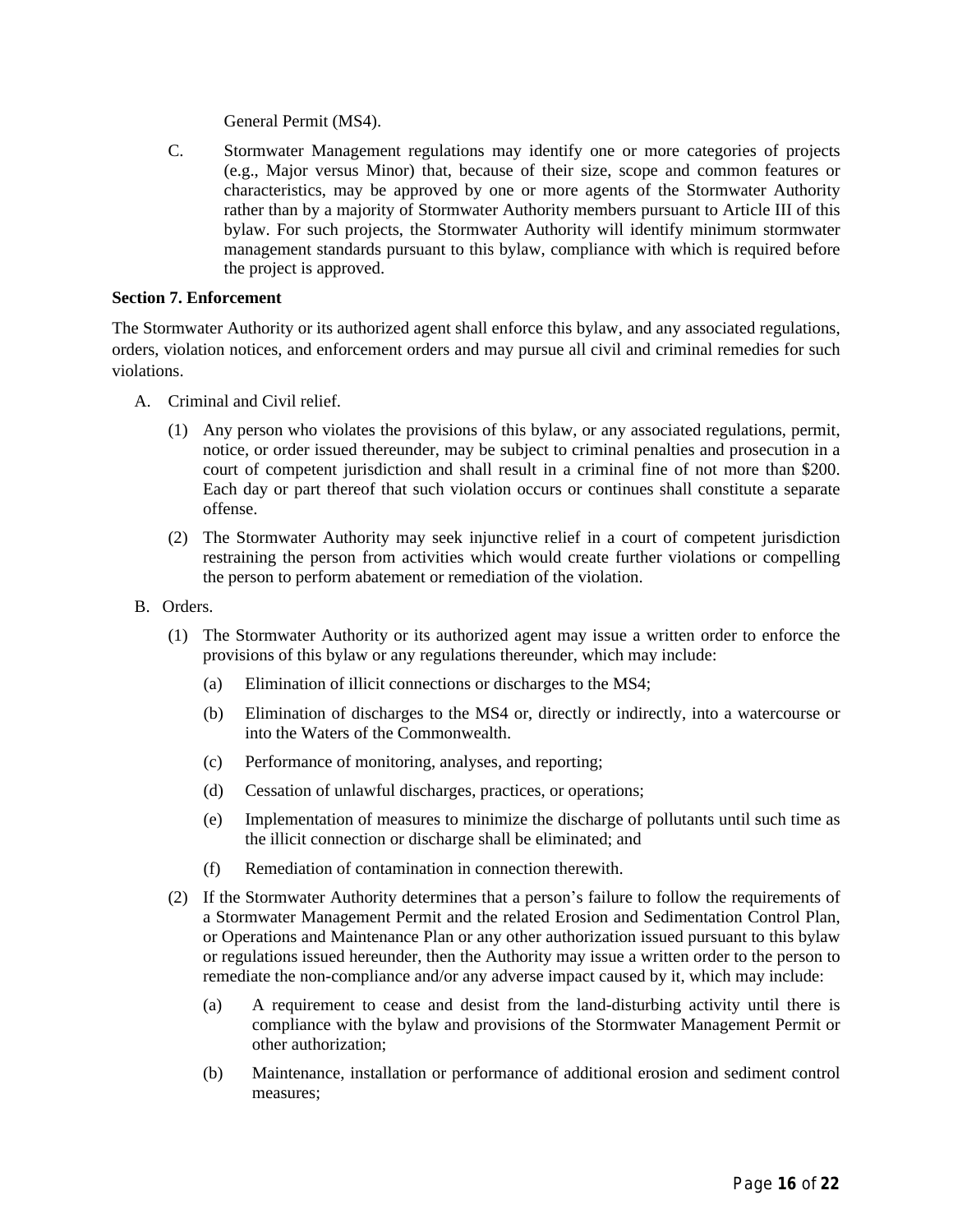- (c) Monitoring, analyses, and reporting
- (d) Remediation of erosion and sedimentation resulting directly or indirectly from the land-disturbing activity; and/or
- (e) A requirement to eliminate discharges, directly or indirectly, into a watercourse or into the waters of the Commonwealth.
- (3) If the Stormwater Authority or its authorized agent determines that abatement or remediation of contamination is required, the order shall set forth a deadline by which such abatement or remediation must be completed. Said order shall further provide that, should the violator or property owner fail to abate or perform remediation within the specified deadline, the Town of Ipswich may, at its option, undertake such work, and expenses thereof shall be charged to the violator.
- (4) Within 30 days after completing all measures necessary to abate the violation or to perform remediation, the violator and the property owner will be notified of the costs incurred by the Town of Ipswich, including administrative costs. The violator or property owner may file a written protest objecting to the amount or basis of costs with the Stormwater Authority within 30 days of receipt of the notification of the costs incurred. If the amount due is not received by the expiration of the time in which to file a protest or within 30 days following a decision of the Stormwater Authority affirming or reducing the costs, or from a final decision of a court of competent jurisdiction, the costs shall become a special assessment against the property owner and shall constitute a lien on the owner's property for the amount of said costs. Interest shall begin to accrue on any unpaid costs at the statutory rate provided in M.G.L. c. 59, § 57 after the 31st day at which the costs first become due.
- C. Noncriminal disposition. As an alternative to criminal prosecution or civil action, the Town of Ipswich may elect to utilize the noncriminal disposition procedure set forth in M.G.L. c. 40, § 21D and Ch. 325 of the General Bylaws of the Town of Ipswich, in which case the agent of the Stormwater Authority shall be the enforcing person. The penalty for the first violation shall \$50. The penalty for the second violation shall be \$100. The penalty for the third and subsequent violations shall be \$200. Each day or part thereof that such violation occurs or continues shall constitute a separate offense.
- D. Entry to perform duties under this bylaw. To the extent permitted by local, state or federal law, or if authorized by the owner or other party in control of the property, the Stormwater Authority, its agents, officers, and employees may enter upon privately owned property for the purpose of performing their duties under this bylaw and regulations and may make or cause to be made such examinations, surveys or sampling as the Stormwater Authority deems reasonably necessary.
- E. Appeals. The decisions or orders of the Stormwater Authority shall be final. Further relief shall be appealed to a court of competent jurisdiction.
- F. Remedies not exclusive. The remedies listed in this section are not exclusive of any other remedies available under any applicable federal, state or local law.

#### Section 8. Severability

The provisions of this bylaw are hereby declared to be severable. If any provision, paragraph, sentence, or clause of this bylaw or the application thereof to any person, establishment, or circumstances shall be held invalid, such invalidity shall not affect the other provisions or application of this bylaw.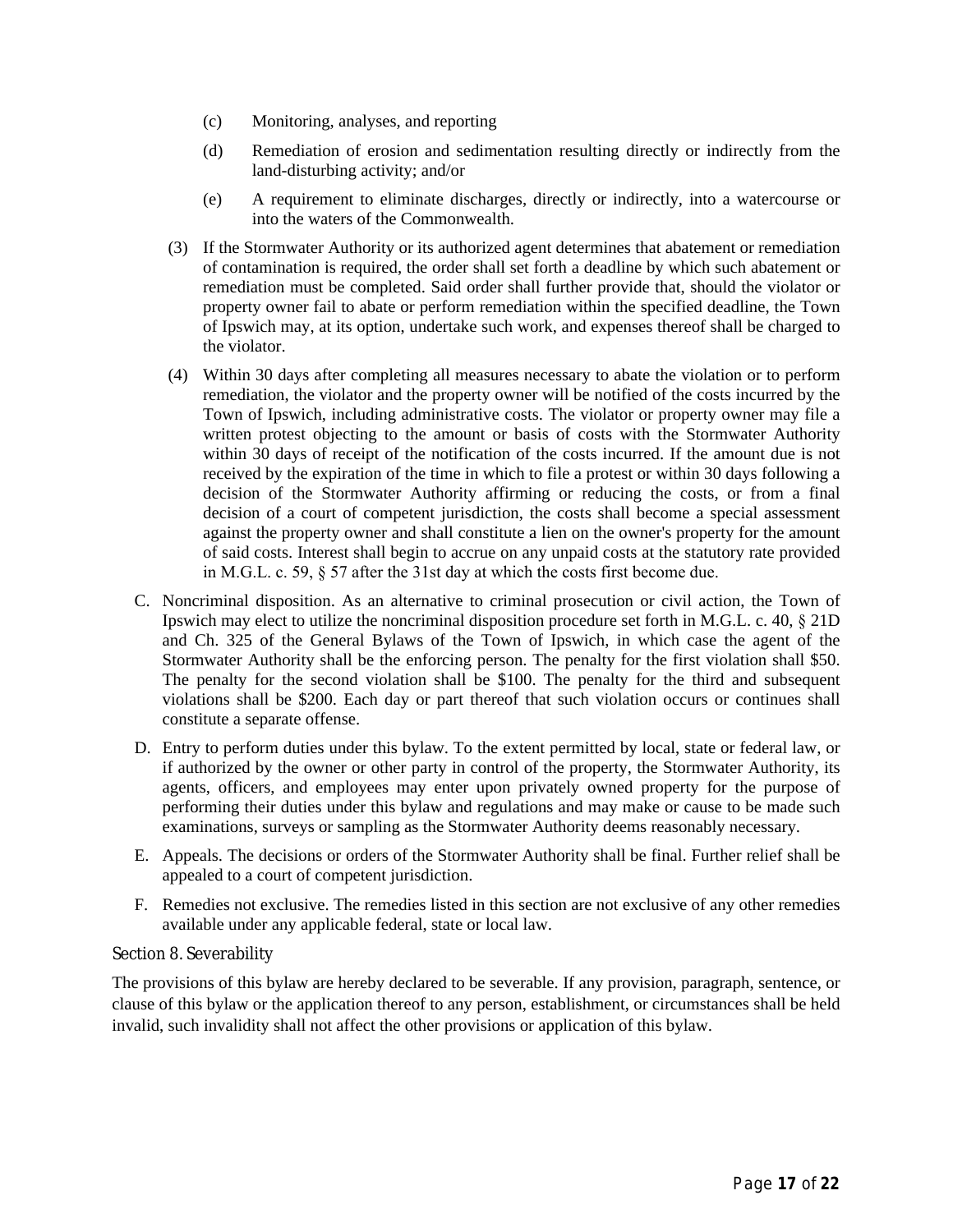# ARTICLE II – DISCHARGES TO THE MUNICIPAL SEPARATE STORM SEWER SYSTEM AND TO WATERCOURSES OR WATERS OF THE COMMONWEALTH

#### Section 1. Applicability

Article II of this bylaw shall apply to all water generated on any developed or undeveloped lands and entering the municipally owned storm drainage system or entering, directly or indirectly, into a watercourse or waters of the Commonwealth, except as explicitly exempted in this bylaw or where the Stormwater Authority has issued a waiver in accordance with Article I § 5.

Section 2. Prohibited activities; exemptions.

- A. Illicit discharges. No person shall dump, discharge, spill, cause or allow to be discharged any pollutant or nonstormwater discharge into the municipal separate storm sewer system (MS4), onto an impervious surface directly connected to the MS4, or, directly or indirectly*,* into a watercourse or waters of the Commonwealth.
- B. Illicit connections. No person shall construct, use, allow, maintain or continue any illicit connection to the municipal storm drain system, regardless of whether the connection was permissible under applicable law, regulation or custom at the time of connection.
- C. Obstruction of municipal storm drain system. No person shall obstruct or interfere with the normal flow of stormwater into or out of the municipal storm drain system without prior consent from the Stormwater Authority.
- D. Exemptions.
	- (1) Discharge or flow resulting from fire-fighting activities;

(2) The following nonstormwater discharges or flows are exempt from the prohibitions of this section provided that the source is not a significant contributor of a pollutant to the municipal storm drain system or, directly or indirectly, to a watercourse or waters of the Commonwealth:

- (a) Waterline flushing;
- (b) Flow from potable water sources, with the exception of landscape irrigation and lawn watering, unless they are determined to be a significant source of pollutants;
- (c) Springs;
- (d) Natural flow from riparian habitats and wetlands;
- (e) Diverted stream flow;
- (f) Rising groundwater;
- (g) Uncontaminated groundwater infiltration as defined in 40 CFR 35.2005(20), or uncontaminated pumped groundwater (e.g. sump pump), provided that where a pump intake exists inside a structure, the operator seeks a permit for such discharge from the Stormwater Authority prior to discharge and thereafter discharges in accordance with the requirements of the permit and applicable laws and regulations to be issued by the Stormwater Authority;
- (h) Water from exterior foundation drains, footing drains (not including active groundwater dewatering systems), crawl space pumps, or airconditioning condensation;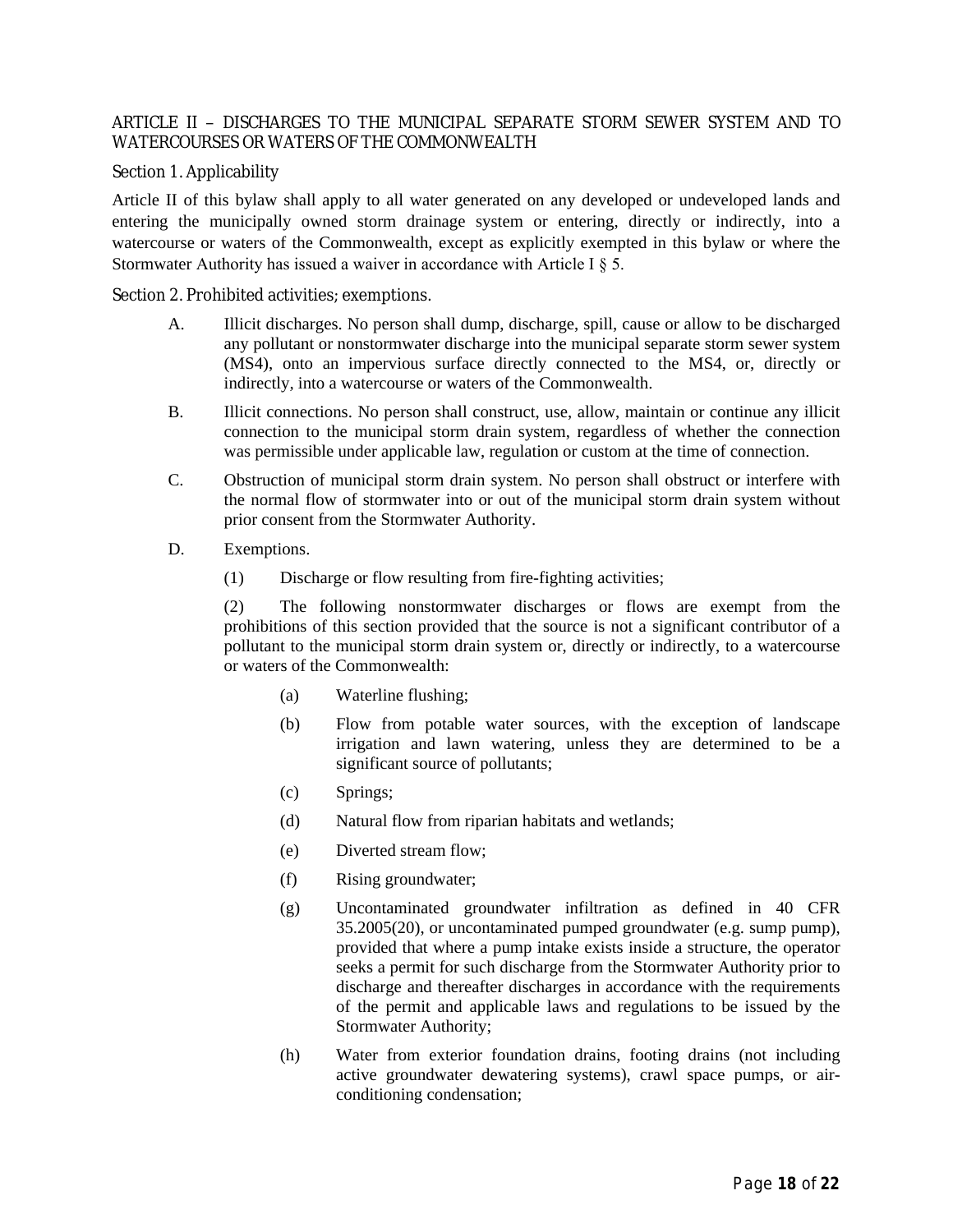- (i) Discharge from street sweeping;
- (j) Dye testing, provided verbal notification is given to the Stormwater Authority prior to the time of the test;
- (k) Nonstormwater discharge permitted under a NPDES permit, waiver, or waste discharge order held by the owner and administered under the authority of the United States Environmental Protection Agency, provided that the discharge is in full compliance with the requirements of the permit, waiver, or order and applicable laws and regulations; and
- (l) Discharge for which advanced written approval is received from the Stormwater Authority as necessary to protect public health, safety, welfare or the environment.

Section 3. Additional Prohibited Pollutants

- **A.** Pet Waste: Ipswich is subject to a Pathogen TMDL, and because dog feces are a major component of stormwater pollution, it shall be the duty of each person who owns, possesses, or controls a dog to remove and properly dispose of any feces left by the dog on any public or private property neither owned nor occupied by said person. It is prohibited to dispose of dog feces in any public or private storm drain, catch basin, wetland, or water body or on any paved or impervious surface. However, this provision shall not be applicable to a person using a helping dog or other helping animal registered as such. Persons walking dogs must carry with them a device designed to properly dispose of dog feces including, but not limited to, a bag or "pooper scooper." For specific requirements and penalties for violations see § 109-8 of the General Bylaws of the Town of Ipswich.
- **B.** Pavement Sealers: Coal tar-based driveway and pavement sealers have been identified as a primary source of poly-aromatic hydrocarbons affecting streams in developed areas. Poly-aromatic hydrocarbons are classified by the United States Environmental Protection Agency as a probable human carcinogen and are highly toxic to aquatic life. Asphalt-based driveway and pavement sealers contain low concentrations of poly-aromatic hydrocarbons. Therefore, application of coal tarbased driveway and pavement sealers is prohibited for all paved areas directly connected to the MS4, a watercourse, or Waters of the Commonwealth.

#### **Section 4. Emergency suspension of storm drainage system access**

The Stormwater Authority or its authorized agent may suspend municipal storm drain system access to any person or property without prior written notice when such suspension is necessary to stop an actual or threatened discharge of pollutants that presents imminent risk of harm to the public health, safety, welfare or the environment. In the event any person fails to comply with an emergency suspension order, the Stormwater Authority may take all reasonable steps to prevent or minimize harm to the public health, safety, welfare, or the environment.

### Section 5. Notification of spills

Notwithstanding other requirements of local, state or federal law, as soon as a person responsible for a facility or operation, or responsible for emergency response for a facility or operation, has information of or suspects a release of materials at that facility or operation resulting in or which may result in discharge of pollutants to the municipal drainage system, watercourse, or Waters of the Commonwealth, the person shall take all necessary steps to ensure containment and cleanup of the release. In the event of a release of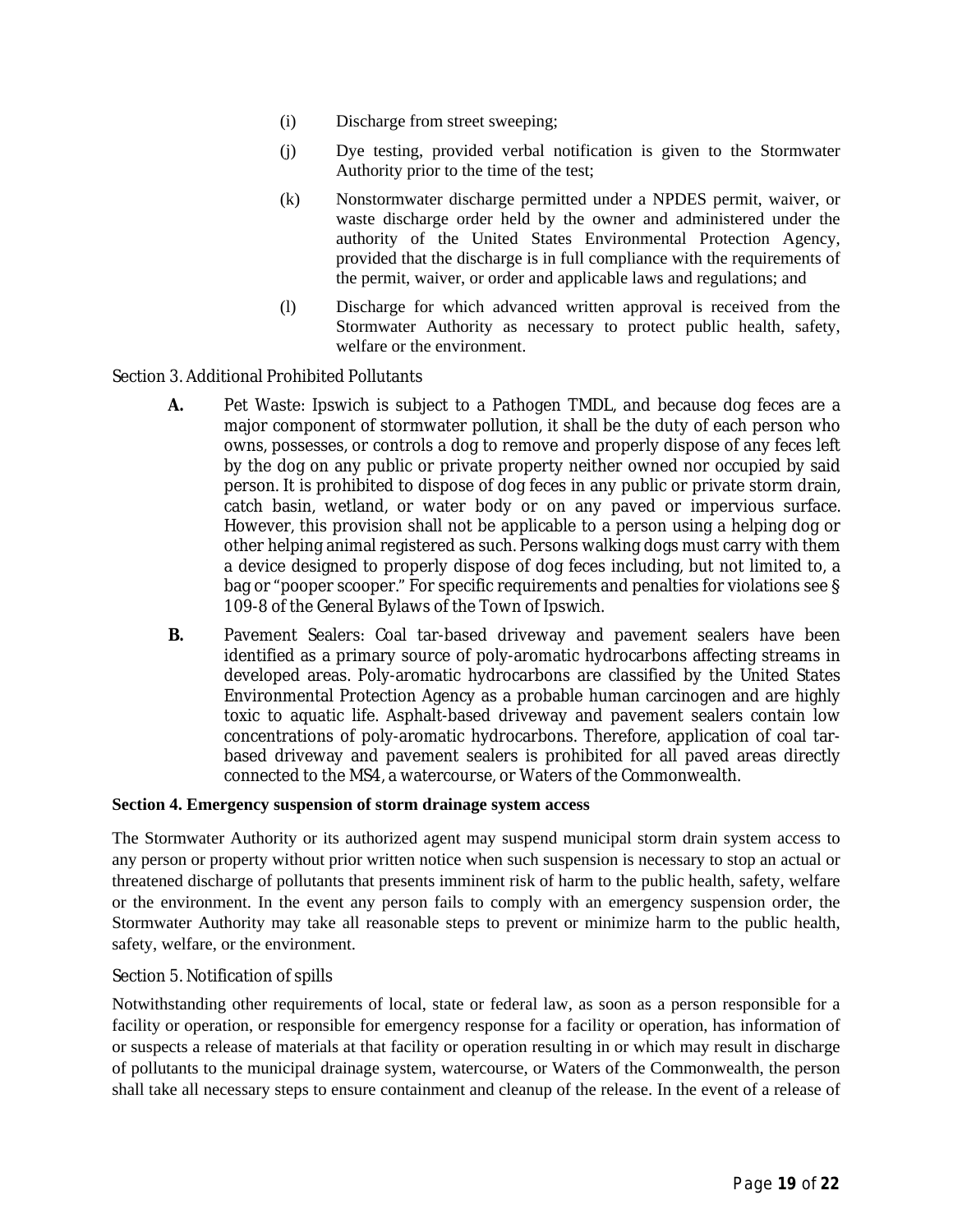oil or hazardous materials, the person shall immediately notify the municipal fire and police departments. In the event of a release of nonhazardous material, the reporting person shall notify the authorized enforcement agency no later than the next business day. The reporting person shall provide to the Stormwater Authority written confirmation of all telephone, facsimile or in-person notifications within three business days thereafter. If the discharge of prohibited materials is from a commercial or industrial facility, the facility owner or operator of the facility shall retain on site a written record of the discharge and the actions taken to address it and prevent its recurrence. Such records shall be retained for at least three years.

# Section 6. Transitional provisions

Residential property owners shall have 60 days from the effective date of this bylaw to comply with its provisions provided good cause is shown for the failure to comply with the bylaw during that period.

# ARTICLE III – STORMWATER MANAGEMENT AND LAND DISTURBANCE

#### Section 1. Applicability

No person may undertake a construction activity or land disturbance, including clearing, grading, excavation, or redevelopment that will disturb equal to or greater than thresholds outlined in the Town of Ipswich Stormwater Regulations without an applicable permit as also outlined in the Stormwater Regulations.

Any person that fails to follow the requirements of an issued Stormwater Management Permit and the related Erosion and Sedimentation Control Plan, and Operations and Maintenance Plan, or any Permit issued under the Stormwater Management Regulations shall be in violation of the Ipswich Stormwater Bylaw.

#### Section 2. Approval and/or Permit

A Stormwater Management Permit must be obtained prior to the commencement of Land Disturbing Activity or Redevelopment based on thresholds established in the Stormwater Management Regulations. An applicant seeking an approval and/or permit shall file an appropriate application with the Stormwater Authority in a form and containing information as specified in this bylaw and in regulations adopted by the Stormwater Authority.

#### Section 3. Consent to Entry onto Property

An applicant consents to entry of Stormwater Authority or its authorized agents in or on the site to verify the information in the application and to inspect for compliance with Review or Permit conditions.

#### Section 4. Inspection and Site Supervision

The Stormwater Authority or its designated agent shall make inspections as outlined in the Stormwater Management Regulations to verify and document compliance with the Stormwater Management Permit.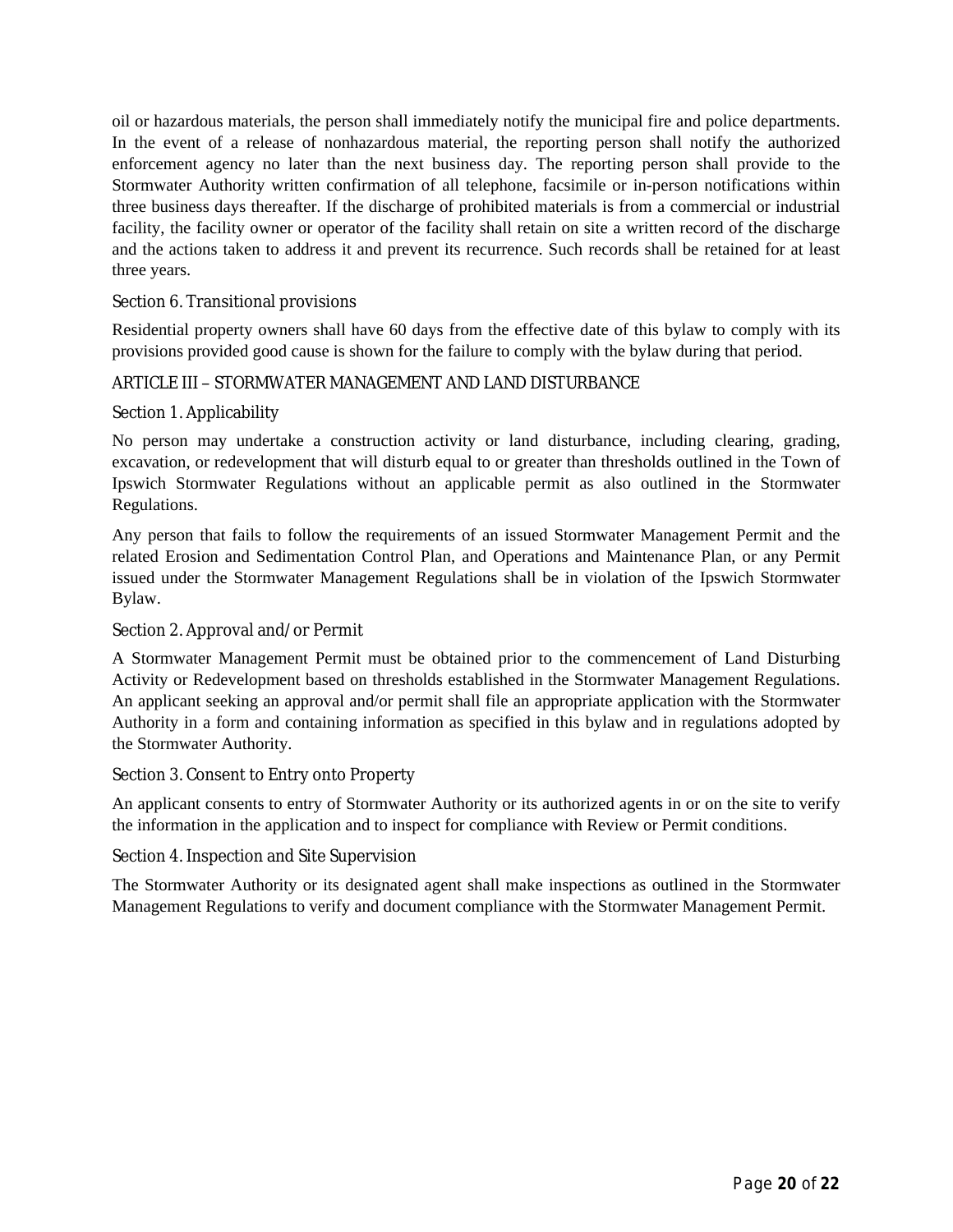Section 5. Compliance with the provisions of EPAs General Permit for MS4s in Massachusetts

This bylaw and its related Stormwater Management Regulations shall be implemented in accordance with the requirements of United States Environmental Protection Agency's most recent Massachusetts Small Municipal Separate Storm Sewer System (MS4s) General Permit relating to illicit connections and discharges, construction site runoff, and post-construction stormwater management, as well as the Massachusetts Wetlands Management Act. The Stormwater Authority may establish additional requirements by regulation to further the purposes and objectives of this bylaw so long as they are not less stringent than those in the MS4 General Permit for Massachusetts.

#### **Section 6. Surety**

The Stormwater Authority may require the applicant to post before the start of land disturbance or construction activity, a surety bond, irrevocable letter of credit, cash, or other acceptable security. The form of the bond shall be approved by the Stormwater Authority and be in an amount deemed sufficient by the Stormwater Authority to ensure that the work will be completed in accordance with the permit. If the project is phased, the Stormwater Authority may release part of the bond as each phase is completed in compliance with the permit.

#### Section 7. Final Reports

Upon completion of the work, the applicant shall submit a report (including certified as-built construction plans) from a Professional Engineer (P.E.), surveyor, or Certified Professional in Erosion and Sedimentation Control (CPESC), certifying that all BMPs, erosion and sedimentation control devices, and approved changes and modifications, have been completed in accordance with the conditions of the approved Erosion and Sediment Control Plan and Stormwater Management Plan. The Stormwater Authority may, by regulation, require ongoing reporting to ensure long-term compliance, including, but not limited to, appropriate operation and maintenance of Stormwater BMPs. Any discrepancies shall be noted in the cover letter.

> **Select Board Recommends: 4-0 Finance Committee Recommends: 9-0**

# **MOTION: To amend the Ipswich General Bylaws as set forth in Article Eight of the warrant for this town meeting.**

**ACTION: Article 8 carries by the necessary 2/3rds vote.**

#### **ARTICLE 9 – Public Safety Building Appropriation for Design and Construction Costs**

#### Submitted by: *Select Board*

To see if the Town will vote to appropriate the sum of \$27,500,000 to pay costs of designing, constructing, equipping, and furnishing a Public Safety Building to be located at 4 Pineswamp Road, said property being more particularly described in the deed to the Town of Ipswich recorded at Book 39283, Page 164 in the Essex South District Registry of Deeds, to support the Town's Police, Emergency Dispatch, Emergency Management, Harbormaster, Shellfish, Animal Control and Fire Departments, including all costs incidental and related thereto; and to meet this appropriation by authorizing the